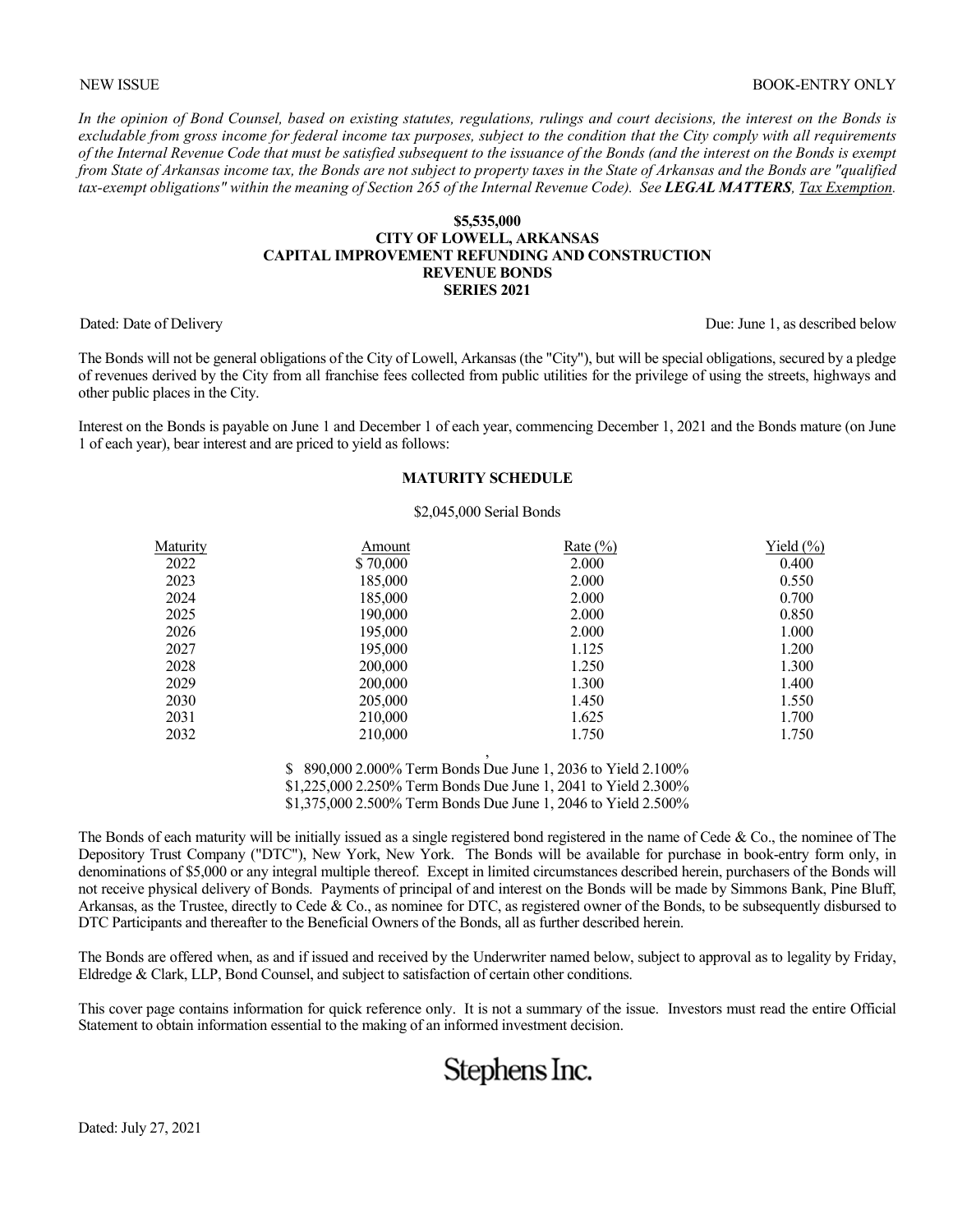No dealer, broker, salesman or any other person has been authorized by the City or the Underwriter to give any information or to make any representations other than those contained in this Official Statement in connection with the offering of the Bonds described herein and, if given or made, such information or representations must not be relied upon as having been authorized by the City. Neither the delivery of this Official Statement nor any sale hereunder shall under any circumstances create any implication that there has been no change in the business, operations or financial condition of the City since the date hereof. This Official Statement does not constitute an offer or solicitation in any state in which such offer or solicitation is not authorized, or in which the person making such offer or solicitation is not qualified to do so, or is made to any person to whom it is unlawful to make such offer or solicitation.

The Bonds have not been registered under the Securities Act of 1933, as amended, nor has the Authorizing Ordinance described herein been qualified under the Trust Indenture Act of 1939, as amended, in reliance upon certain exemptions in such laws from such registration and qualification.

# CONTENTS OF OFFICIAL STATEMENT

| <b>INTRODUCTION TO THE OFFICIAL STATEMENT</b>                                                                                                                                                                                                                                                      | Page                                                                                                                                        |
|----------------------------------------------------------------------------------------------------------------------------------------------------------------------------------------------------------------------------------------------------------------------------------------------------|---------------------------------------------------------------------------------------------------------------------------------------------|
| <b>THE BONDS</b>                                                                                                                                                                                                                                                                                   | 2                                                                                                                                           |
| Book-Entry Only System<br>Generally<br>Redemption<br>Purpose for Bonds<br>Security<br>COVID-19 Disclosure                                                                                                                                                                                          | 2<br>4<br>4<br>6<br>6<br>$\overline{7}$                                                                                                     |
| THE CITY AND THE COUNTY                                                                                                                                                                                                                                                                            | 7                                                                                                                                           |
| Location<br>Population<br>Transportation<br>Government<br><b>Medical Facilities</b><br>Education<br><b>Financial Institutions</b><br>Major Employers<br>Litigation<br>County Economic Data<br><b>Unemployment Data</b>                                                                             | 7<br>$\begin{array}{c} 7 \\ 7 \\ 7 \end{array}$<br>$\overline{7}$<br>$\overline{7}$<br>$\begin{array}{c} 8 \\ 8 \\ 8 \\ 8 \end{array}$<br>8 |
| THE AUTHORIZING ORDINANCE                                                                                                                                                                                                                                                                          | 9                                                                                                                                           |
| General Covenants to Charge Franchise Fees<br>Franchise Fee Fund<br>Bond Fund and Debt Service Reserve<br><b>Additional Parity Bonds</b><br>Records and Accounts; Audits<br>Default and Remedies<br>Defeasance<br>Amendment of Authorizing Ordinance<br>The Trustee<br>Investments<br>Nonarbitrage | 9<br>9<br>9<br>10<br>10<br>11<br>11<br>12<br>12<br>12<br>13                                                                                 |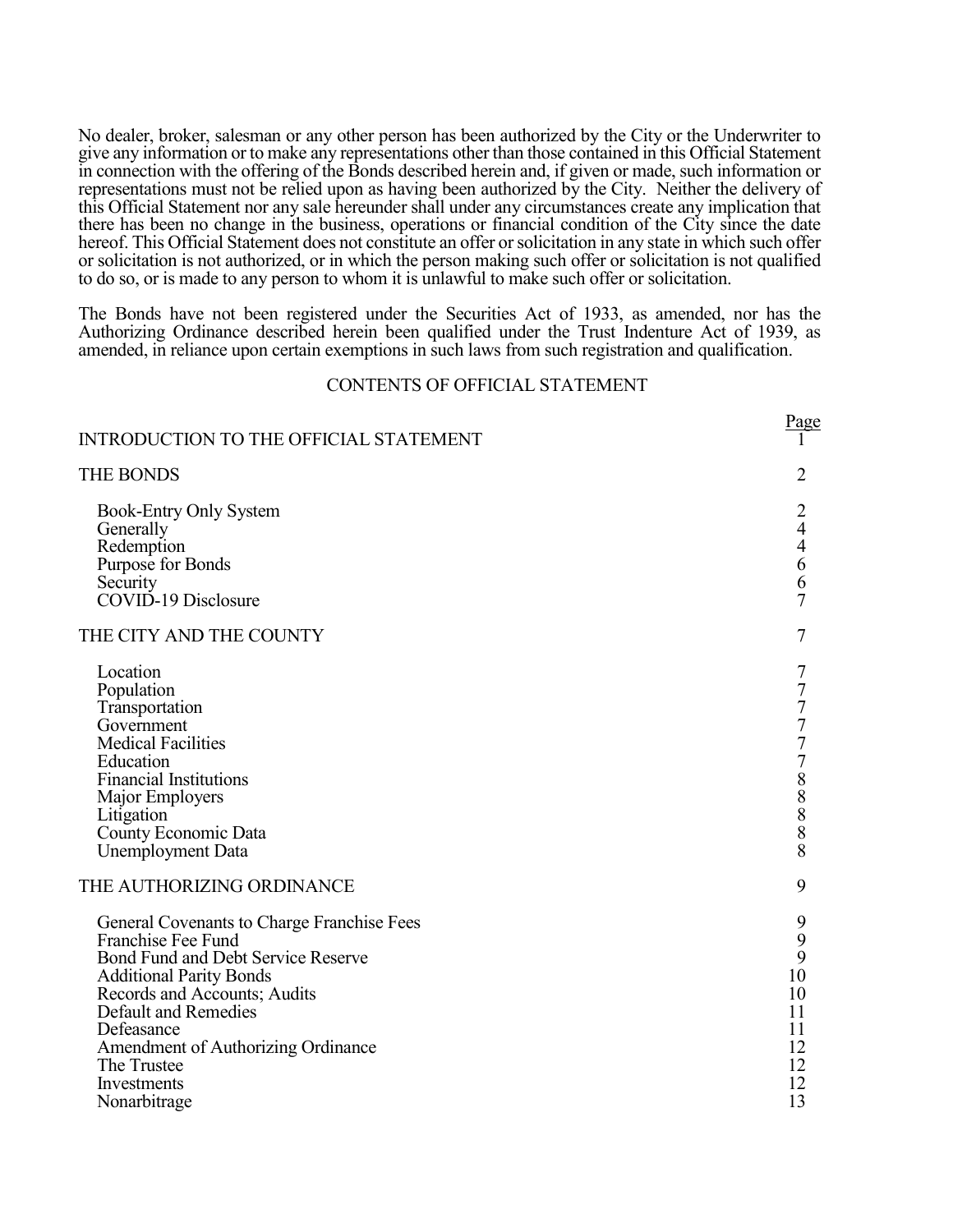| CONTINUING DISCLOSURE AGREEMENT                                                                                                                                                                                                                                                                                                                                                                            | 13                                                                         |
|------------------------------------------------------------------------------------------------------------------------------------------------------------------------------------------------------------------------------------------------------------------------------------------------------------------------------------------------------------------------------------------------------------|----------------------------------------------------------------------------|
| Past Compliance<br>Purpose of the Continuing Disclosure Agreement<br>Definitions<br>Provision of Annual Report<br><b>Content of Annual Report</b><br>Reporting of Listed Events<br>Termination of Reporting Obligation<br>Dissemination Agent<br>Amendment; Waiver<br><b>Additional Information</b><br>Default<br>Duties of Trustee and Dissemination Agent and Right of Indemnity<br><b>Beneficiaries</b> | 13<br>14<br>14<br>15<br>15<br>15<br>16<br>16<br>17<br>17<br>17<br>18<br>18 |
| <b>FINANCIAL INFORMATION</b>                                                                                                                                                                                                                                                                                                                                                                               | 18                                                                         |
| <b>DEBT SERVICE COVERAGE</b>                                                                                                                                                                                                                                                                                                                                                                               | 19                                                                         |
| DEBT SERVICE REQUIREMENTS                                                                                                                                                                                                                                                                                                                                                                                  | 19                                                                         |
| <b>LEGAL MATTERS</b>                                                                                                                                                                                                                                                                                                                                                                                       | 20                                                                         |
| <b>Legal Proceedings</b><br>Legal Opinions<br>Tax Exemption                                                                                                                                                                                                                                                                                                                                                | 20<br>20<br>20                                                             |
| <b>MISCELLANEOUS</b>                                                                                                                                                                                                                                                                                                                                                                                       | 22                                                                         |
| <b>Enforceability of Remedies</b><br>Underwriting<br>Information in the Official Statement                                                                                                                                                                                                                                                                                                                 | 22<br>22<br>22                                                             |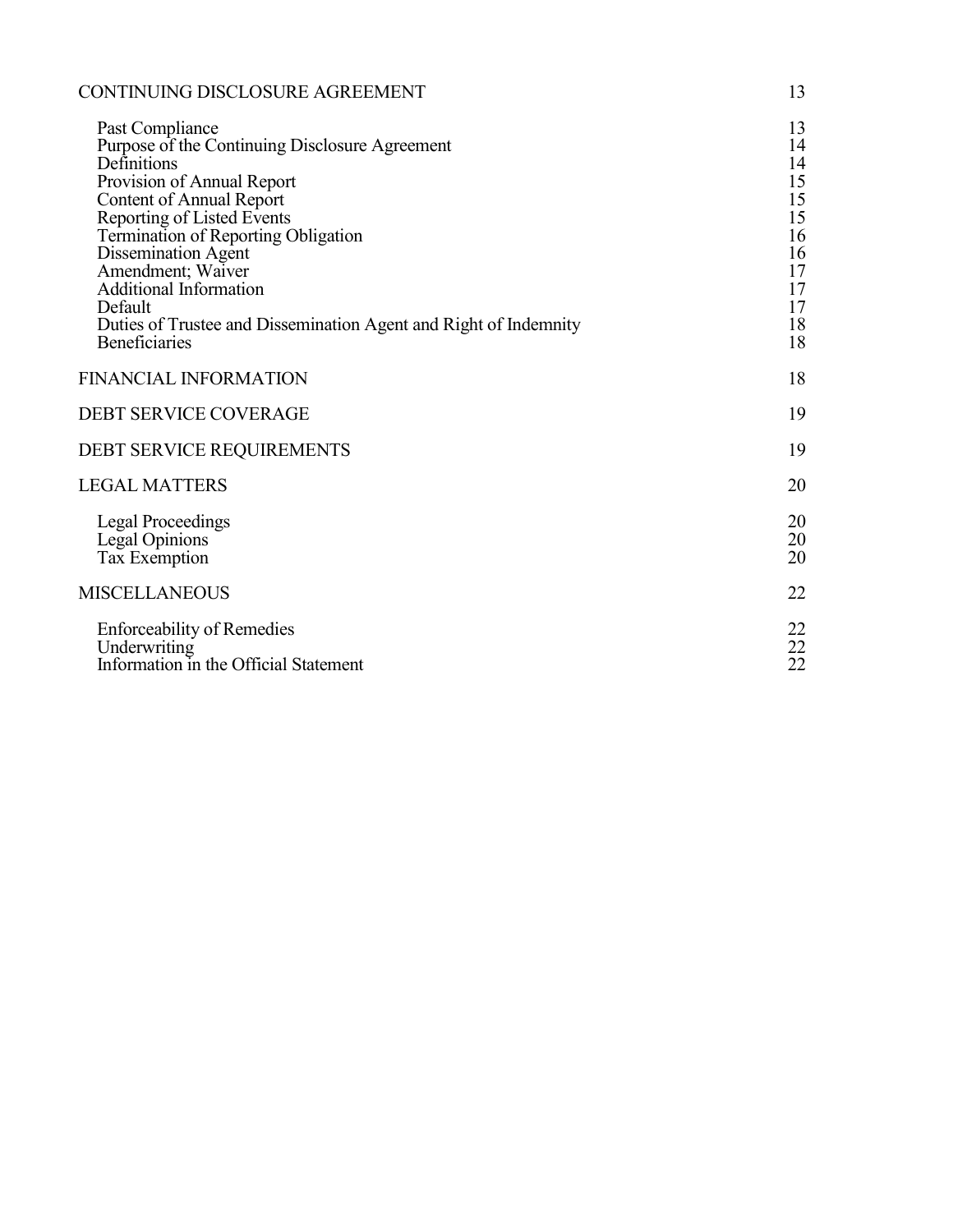## **OFFICIAL STATEMENT**

#### **\$5,535,000 CITY OF LOWELL, ARKANSAS CAPITAL IMPROVEMENT REFUNDING AND CONSTRUCTION REVENUE BONDS SERIES 2021**

#### **INTRODUCTION TO THE OFFICIAL STATEMENT**

This Introduction is subject in all respects to the more complete information contained in this Official Statement. The offering of the Bonds to potential investors is made only by means of the entire Official Statement, including the cover page hereof. A full review should be made of the entire Official Statement, as well as the Authorizing Ordinance described herein.

This Official Statement is provided to furnish certain information in connection with the issuance by the City of Lowell, Arkansas (the "City") of its Capital Improvement Refunding and Construction Revenue Bonds, Series 2021, in the aggregate principal amount of \$5,535,000 (the "Bonds"). The Bonds are being issued to refund the City's Capital Improvement Refunding Revenue Bonds, Series 2010 (the "Bonds Refunded"), to finance all or a portion of the costs of capital improvements (the "Improvements"), to fund a debt service reserve and to pay expenses of issuing the Bonds. See **THE BONDS,** Purpose for Bonds.

The City is a city of the first class organized under the laws of the State of Arkansas (the "State") located in Benton County, Arkansas (the "County"). The City is authorized and empowered under the laws of the State, including particularly Title 14, Chapter 164, Subchapter 4 of the Arkansas Code of 1987 Annotated (the "Authorizing Legislation"), to issue revenue bonds and to expend the proceeds thereof for the intended purposes. See **THE CITY AND THE COUNTY**.

The Bonds are not general obligations of the City, but are special obligations secured solely by a pledge of the revenues derived by the City from all franchise fees collected from public utilities for the privilege of using the streets, highways and other public places in the City pursuant to the authority contained in Title 14, Chapter 200, Sections 101 through 112 and Title 23, Chapter 19, Sections 201 through 210 of the Arkansas Code of 1987 Annotated (the "Pledged Revenues"). See **THE BONDS,** Security.

The Bonds are being issued pursuant to and in full compliance with the Constitution and laws of the State, particularly the Authorizing Legislation, and Ordinance No. 1072, adopted February 16, 2021, as supplemented (collectively, the "Authorizing Ordinance"). See **THE AUTHORIZING ORDINANCE**.

The Bonds will be initially issued in book-entry form and purchasers of Bonds will not receive certificates representing their interest in the Bonds purchased. See **THE BONDS**, Book-Entry Only System. The Bonds will contain such other terms and provisions as described herein. See **THE BONDS**, Generally.

The Bonds are issuable only as fully registered bonds, without coupons, in the denomination of \$5,000 or any integral multiple thereof. Interest is payable December 1, 2021 and semiannually thereafter on each June 1 and December 1. Payment of principal of the Bonds will be made to the owners of the Bonds at the principal office of Simmons Bank, Pine Bluff, Arkansas (the "Trustee"), and payment of interest on Bonds shall be by check of the Trustee to the registered owner as shown on the Bond registration book of the City maintained by the Trustee. The record date for payment of interest on the Bonds shall be the fifteenth day of the calendar month next preceding each interest payment date. See **THE BONDS**.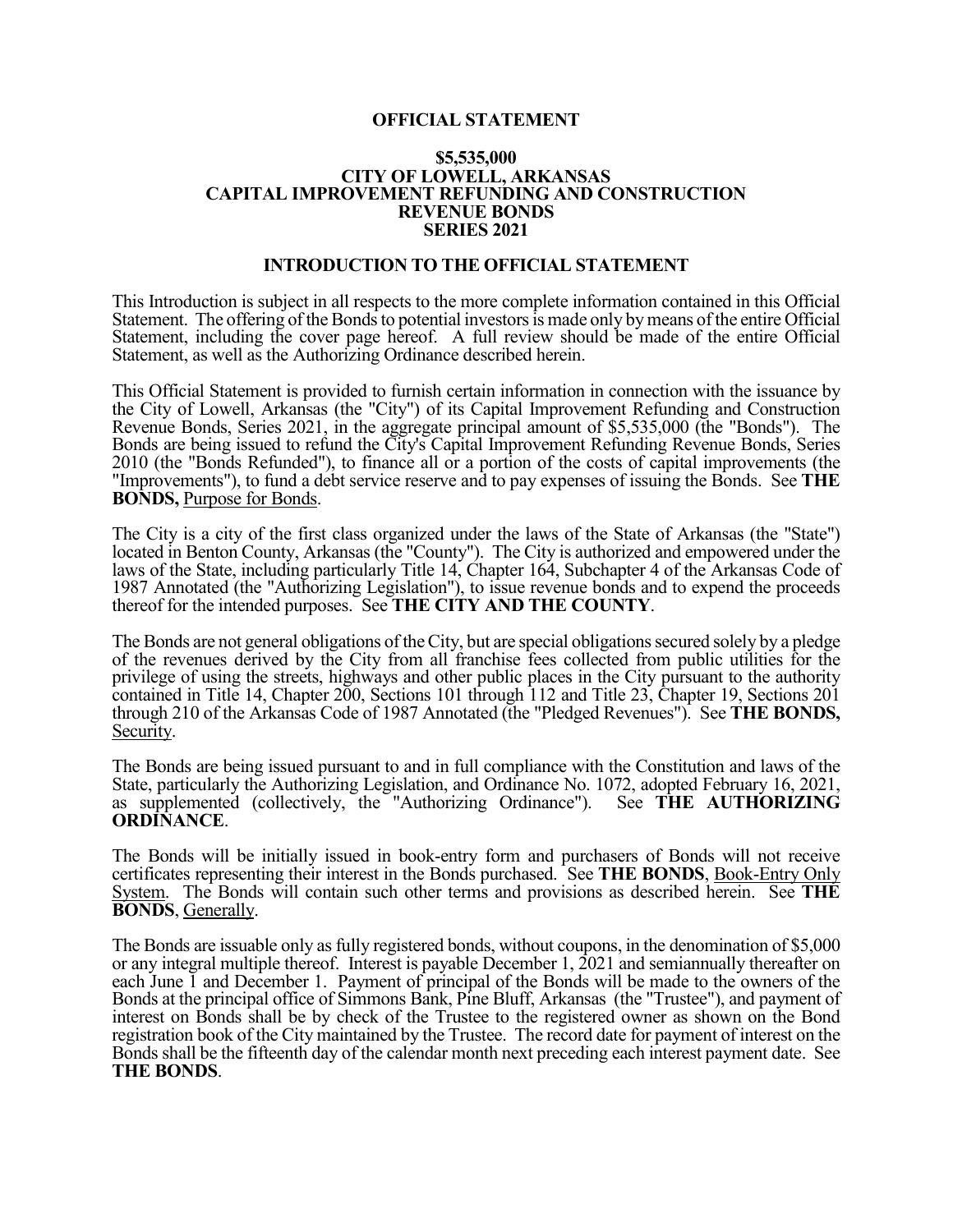The Bonds are subject to extraordinary redemption from proceeds of the Bonds not needed for the purposes intended. The Bonds are subject to optional redemption on and after June 1, 2026. The Bonds maturing on June 1 in the years 2036, 2041 and 2046 are subject to mandatory sinking fund redemption as described herein. The Trustee shall give at least thirty (30) days' notice of redemption. See **THE BONDS,** Redemption.

Under existing law and assuming compliance with certain covenants described herein, (i) interest on the Bonds is excludable from gross income for federal income tax purposes, (ii) interest on the Bonds is not an item of tax preference for purposes of the federal alternative minimum tax, (iii) the Bonds are "qualified tax-exempt obligations" within the meaning of Section 265 of the Internal Revenue Code of 1986, as amended (the "Code"), (iv) interest on the Bonds is exempt from State income tax, and (v) the Bonds are not subject to property taxes in the State. See **LEGAL MATTERS,** Tax Exemption.

It is expected that the Bonds will be available for delivery on or about August 24, 2021, through the facilities of The Depository Trust Company, in New York, New York.

The City and the Trustee will enter into a Continuing Disclosure Agreement in order to assist the Underwriter in complying with Securities and Exchange Commission Rule 15c2-12(b)(5) (the "Continuing Disclosure Agreement"). See **CONTINUING DISCLOSURE AGREEMENT**.

This Official Statement speaks only as of its date, and the information contained herein is subject to change. Copies of the Authorizing Ordinance and the Continuing Disclosure Agreement summarized herein are available upon request from Stephens Inc., 111 Center Street, Suite 1720, Little Rock, Arkansas 72201, Attention: Public Finance.

## **THE BONDS**

Book-Entry Only System. The Depository Trust Company ("DTC"), New York, New York, or its successor, will act as securities depository for the Bonds. The Bonds will each be issued as fullyregistered securities registered in the name of Cede & Co. (DTC's partnership nominee) or such other name as may be requested by an authorized representative of DTC. One fully-registered Bond certificate for each maturity will be issued in the principal amount of the maturity, and will be deposited with DTC.

DTC is a limited-purpose trust company organized under the New York Banking Law, a "banking organization" within the meaning of the New York Banking Law, a member of the Federal Reserve System, a "clearing corporation" within the meaning of the New York Uniform Commercial Code, and a "clearing agency" registered pursuant to the provisions of Section 17A of the Securities Exchange Act of 1934. DTC holds securities that its participants ("Direct Participants") deposit with DTC. DTC also facilitates the post-trade settlement among Direct Participants of sales and other securities transactions in deposited securities, through electronic computerized book-entry transfers and pledges between Direct Participants' accounts. This eliminates the need for physical movement of securities certificates. Direct Participants include both U.S. and non-U.S. securities brokers and dealers, banks, trust companies, clearing corporations, and certain other organizations. DTC is a wholly-owned subsidiary of The Depository Trust & Closing Corporation ("DTCC"). DTCC is the holding company for DTC, National Securities Clearing Corporation and Fixed Income Clearing Corporation, all of which are registered clearing agencies. DTCC is owned by the users of its regulated subsidiaries. Access to the DTC system is also available to others such as both U.S. and non-U.S. securities brokers and dealers, banks, trust companies and clearing corporations that clear through or maintain a custodial relationship with a Direct Participant, either directly or indirectly ("Indirect Participants"). The DTC Rules applicable to its Participants are on file with the Securities and Exchange Commission. More information about DTC can be found at www.dtcc.com.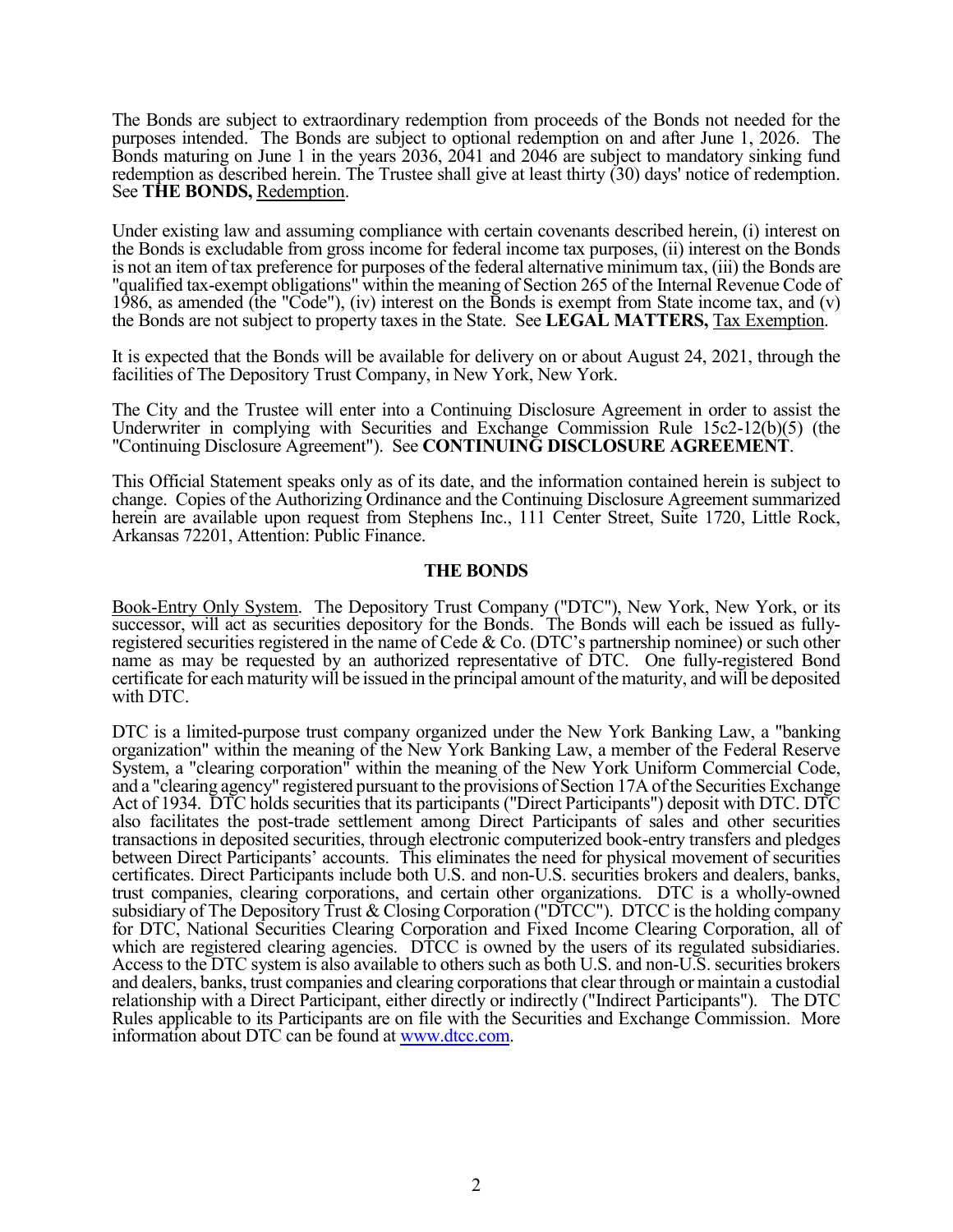Purchases of Bonds under the DTC system must be made by or through Direct Participants, which will receive a credit for the Bonds on DTC's records. The ownership interest of each actual purchaser of each Bond (referred to herein as "Beneficial Owner") is in turn to be recorded on the Direct and Indirect Participants' records. Beneficial Owners will not receive written confirmation from DTC of their purchase. Beneficial Owners are, however, expected to receive written confirmations providing details of the transaction, as well as periodic statements of their holdings, from the Direct or Indirect Participant through which the Beneficial Owner entered into the transaction. Transfers of ownership interests in the Bonds are to be accomplished by entries made on the books of Participants acting on behalf of Beneficial Owners. Beneficial Owners will not receive certificates representing their ownership interest in Bonds, except in the event that use of the book-entry system for the Bonds is discontinued.

To facilitate subsequent transfers, all Bonds deposited by Direct Participants with DTC are registered in the name of DTC's partnership nominee, Cede & Co. or such other name as may be requested by an authorized representative of DTC. The deposit of Bonds with DTC and their registration in the name of Cede  $\&$  Co. or such other DTC nominee do not effect any change in beneficial ownership. DTC has no knowledge of the actual Beneficial Owners of the Bonds; DTC's records reflect only the identity of the Direct Participants to whose accounts such Bonds are credited, which may or may not be the Beneficial Owners. Direct and Indirect Participants will remain responsible for keeping account of their holdings on behalf of their customers.

Conveyance of notices and other communications by DTC to Direct Participants, by Direct Participants to Indirect Participants and by Direct Participants and Indirect Participants to Beneficial Owners will be governed by arrangements among them, subject to any statutory or regulatory requirements as may be in effect from time to time.

Redemption notices will be sent to Cede  $&$  Co. If fewer than all of the Bonds are being redeemed, DTC's practice is to determine by lot the amount of the interest of each Direct Participant to be redeemed.

Neither DTC nor Cede & Co. (nor any other DTC nominee) will consent or vote with respect to the Bonds unless authorized by a Direct Participant in accordance with DTC's MMI Procedures. Under its usual procedures, DTC mails an Omnibus Proxy to the City as soon as possible after the record date. The Omnibus Proxy assigns Cede & Co.'s consenting or voting rights to those Direct Participants to whose accounts the Bonds are credited on the record date (identified in a listing attached to the Omnibus Proxy).

Principal, interest and premium, if any, payments on the Bonds will be made to Cede & Co., or such other nominee as may be requested by an authorized representative of DTC. DTC's practice is to credit Direct Participants' accounts upon DTC's receipt of funds and corresponding detail information from the City or Trustee, on the payable date in accordance with their respective holdings shown on DTC's records. Payments by Participants to Beneficial Owners will be governed by standing instructions and customary practices, as is the case with securities held for the accounts of customers in bearer form or registered in "street name," and will be the responsibility of such Participant and not of DTC, the Trustee, or the City, subject to any statutory or regulatory requirements as may be in effect from time to time. Payment of principal, interest and premium, if any, to Cede & Co. (or such other nominee as may be requested by an authorized representative of DTC) is the responsibility of the Trustee, disbursement of such payments to Direct Participants will be the responsibility of DTC, and disbursement of such payments to the Beneficial Owners shall be the responsibility of Direct and Indirect Participants.

DTC may discontinue providing its services as securities depository with respect to the Bonds at any time by giving reasonable notice to the City or the Trustee. Under such circumstances, in the event that a successor securities depository is not obtained, Bonds are required to be printed and delivered. The City may decide to discontinue use of the system of book-entry transfers through DTC (or a successor securities depository). In that event, Bonds will be printed and delivered.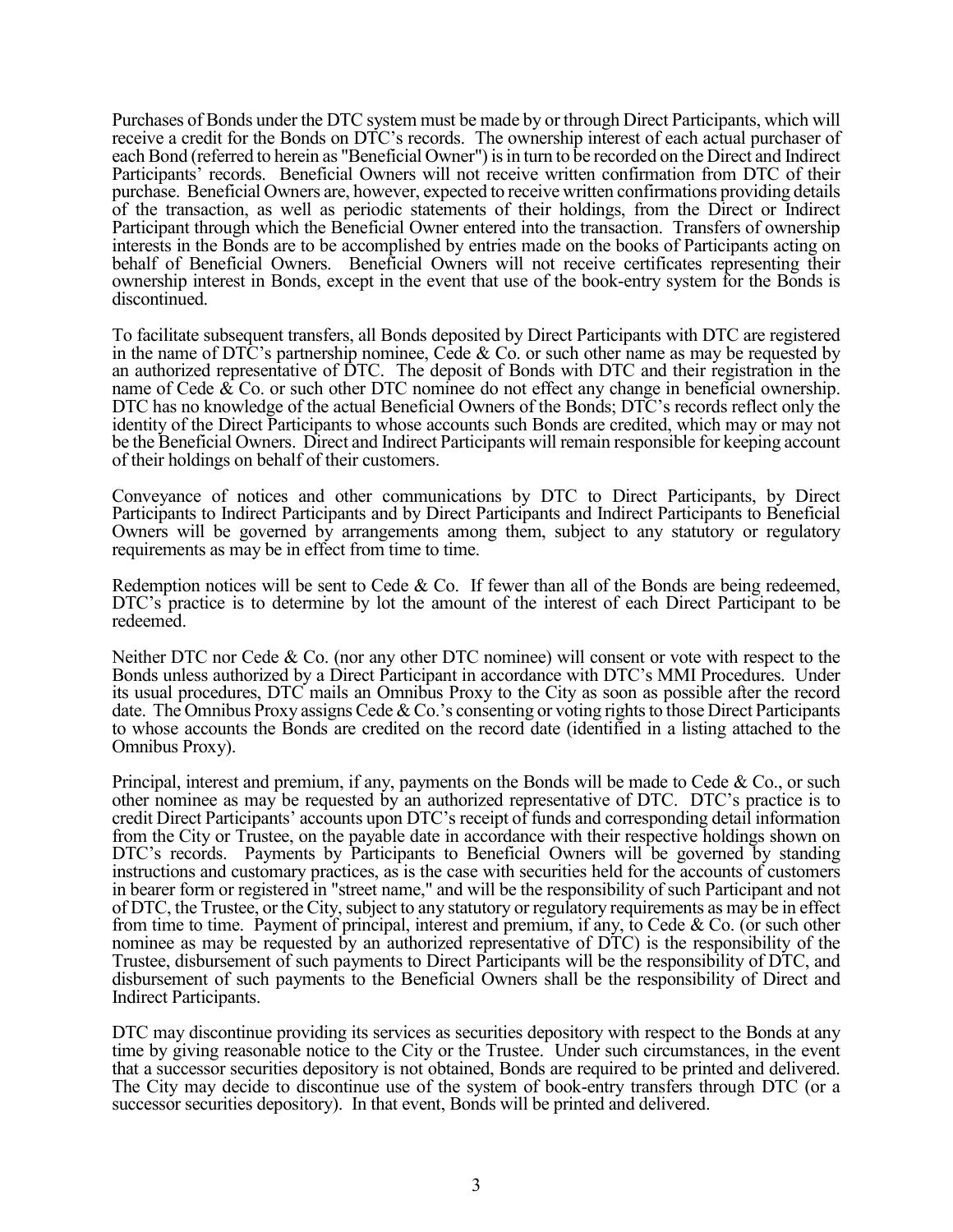The information concerning DTC and DTC's book-entry system set forth above has been obtained from DTC. Neither the Underwriter nor the City make any representation or warranty regarding the accuracy or completeness thereof.

**So long as the Bonds are in book-entry only form, Cede & Co., as nominee for DTC, will be treated as the sole owner of the Bonds for all purposes under the Authorizing Ordinance, including receipt of all principal of and interest on the Bonds, receipt of notices, voting and requesting or directing the Trustee to take or not to take, or consenting to, certain actions under the Authorizing Ordinance. The City and the Trustee have no responsibility or obligation to the Participants or the Beneficial Owners with respect to (a) the accuracy of any records maintained by DTC or any Participant; (b) the payment by any Participant of any amount due to any Beneficial Owner in respect of the principal of and interest on the Bonds; (c) the delivery or timeliness of delivery by any Participant of any notice to any Beneficial Owner which is required or permitted under the terms of the Authorizing Ordinance to be given to owners of Bonds; or (d) other action taken by DTC or Cede & Co. as owner of the Bonds.**

Generally. The Bonds shall be dated, mature and bear interest and interest is payable on the Bonds as set forth on the cover page hereof. The Bonds are issuable in the form of registered Bonds without coupons in the denomination of \$5,000 each or any integral multiple thereof, interchangeable in accordance with the provisions of the Authorizing Ordinance. In the event any Bond is mutilated, lost or destroyed, the City shall, if not then prohibited by law, execute and the Trustee may authenticate a new Bond in accordance with the provisions therefor in the Authorizing Ordinance.

Each Bond is transferable by the registered owner thereof or by his attorney duly authorized in writing at the principal office of the Trustee. Upon such transfer a new fully registered Bond or Bonds of the same maturity, of authorized denomination or denominations, for the same aggregate principal amount will be issued to the transferee in exchange therefor.

No charge shall be made to any owner of any Bond for the privilege of registration, but any owner of any Bond requesting any such registration shall pay any tax or other governmental charge required to be paid with respect thereto. Except as otherwise provided in the immediately preceding sentence, the cost of preparing each new Bond upon each exchange or transfer and any other expenses of the City or the Trustee incurred in connection therewith shall be paid by the City. Neither the City nor the Trustee shall be required to transfer or exchange any Bonds selected for redemption in whole or in part.

The person in whose name any Bond shall be registered shall be deemed and regarded as the absolute owner thereof for all purposes, and payment of or on account of the principal or premium, if any, or interest of any Bond shall be made only to or upon the order of the registered owner thereof or his legal representative, but such registration may be changed as hereinabove provided. All such payments shall be valid and effectual to satisfy and discharge the liability upon such Bond to the extent of the sum or sums so paid.

In any case where the date of maturity of interest on or principal of the Bonds or the date fixed for redemption of any Bonds shall be a Saturday or Sunday or shall be in the State a legal holiday or a day on which banking institutions are authorized by law to close, then payment of interest or principal (and premium, if any) need not be made on such date but may be made on the next succeeding business day with the same force and effect as if made on the date of maturity or the date fixed for redemption, and no interest shall accrue for the period after the date of maturity or date fixed for redemption.

Redemption. The Bonds are subject to extraordinary, optional and mandatory sinking fund redemption prior to maturity as follows:

Extraordinary Redemption. The Bonds must be redeemed from proceeds of the Bonds not needed for the purposes intended, on any interest payment date, in whole or in part, at a price equal to the principal amount being redeemed plus accrued interest to the redemption date, in inverse order of maturity (and by lot within a maturity in such manner as the Trustee may determine).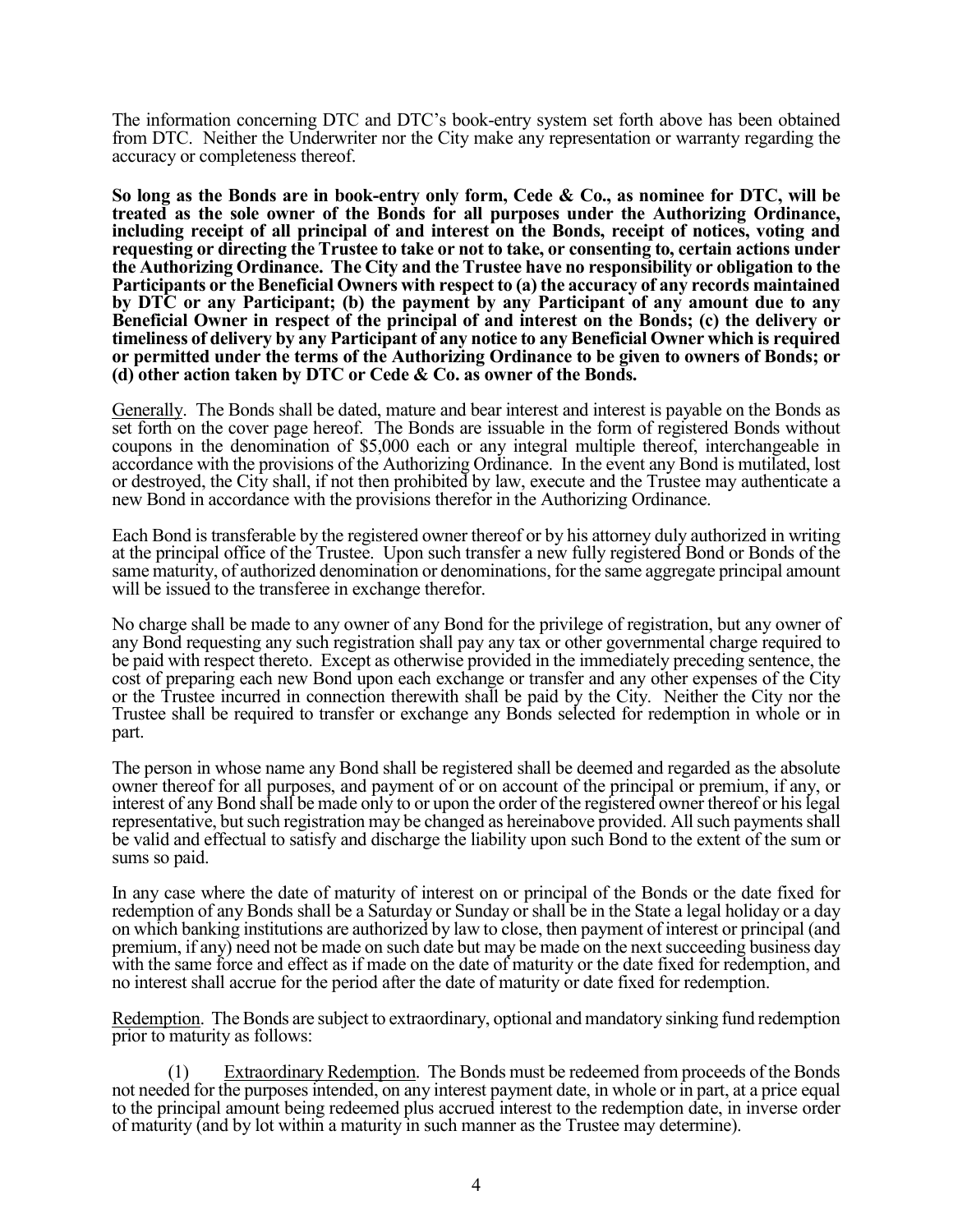(2) Optional Redemption. The Bonds are subject to redemption on and after June 1, 2026 at the option of the City, from funds from any source, in whole or in part at any time at a redemption price equal to the principal amount being redeemed plus accrued interest to the redemption date. If fewer than all of the Bonds shall be called for redemption, the particular maturities to be redeemed shall be selected by the City in its discretion. If fewer than all of the Bonds of any one maturity shall be called for redemption, the particular Bonds or portion thereof to be redeemed from such maturity shall be selected by lot by the Trustee.

(3)Mandatory Sinking Fund Redemption. To the extent not previously redeemed, the Bonds maturing on June 1 in the years 2036, 2041 and 2046 are subject to mandatory sinking fund redemption by lot in such manner as the Trustee shall determine, on June 1 in the years and in the amounts set forth below, at a redemption price equal to the principal amount being redeemed plus accrued interest to the date of redemption:

Bonds Maturing June 1, 2036

| Year            | Principal |
|-----------------|-----------|
| (June 1)        | Amount    |
| 2033            | \$215,000 |
| 2034            | 220,000   |
| 2035            | 225,000   |
| 2036 (maturity) | 230,000   |

Bonds Maturing June 1, 2041

| Principal |
|-----------|
| Amount    |
| \$235,000 |
| 240,000   |
| 245,000   |
| 250,000   |
| 255,000   |
|           |

Bonds Maturing June 1, 2046

| Year            | Principal |
|-----------------|-----------|
| (June 1)        | Amount    |
| 2042            | \$260,000 |
| 2043            | 270,000   |
| 2044            | 275,000   |
| 2045            | 280,000   |
| 2046 (maturity) | 290,000   |

In case any outstanding Bond is in a denomination greater than \$5,000, each \$5,000 of face value of such Bond shall be treated as a separate Bond of the denomination of \$5,000.

Notice of redemption identifying the Bonds or portions thereof (which must be \$5,000 or an integral multiple thereof) to be redeemed shall be given by the Trustee, not less than 30 nor more than 60 days prior to the date fixed for redemption, by mailing a copy of the redemption notice by first class mail, postage prepaid, or sending a copy of the redemption notice via other standard means, including electronic or facsimile communication, to all registered owners of Bonds to be redeemed. Failure to mail or send an appropriate notice or any such notice to one or more registered owners of Bonds to be redeemed shall not effect the validity of the proceedings for redemption of other Bonds as to which notice of redemption is duly given and in proper and timely fashion. All such Bonds thus called for redemption shall cease to bear interest on and after the date fixed for redemption, provided funds for their redemption are on deposit with the Trustee at that time. Notwithstanding the above, so long as the Bonds are issued in book-entry only form, if fewer than all the Bonds of an issue are called for redemption, the particular Bonds to be redeemed will be selected pursuant to the procedures established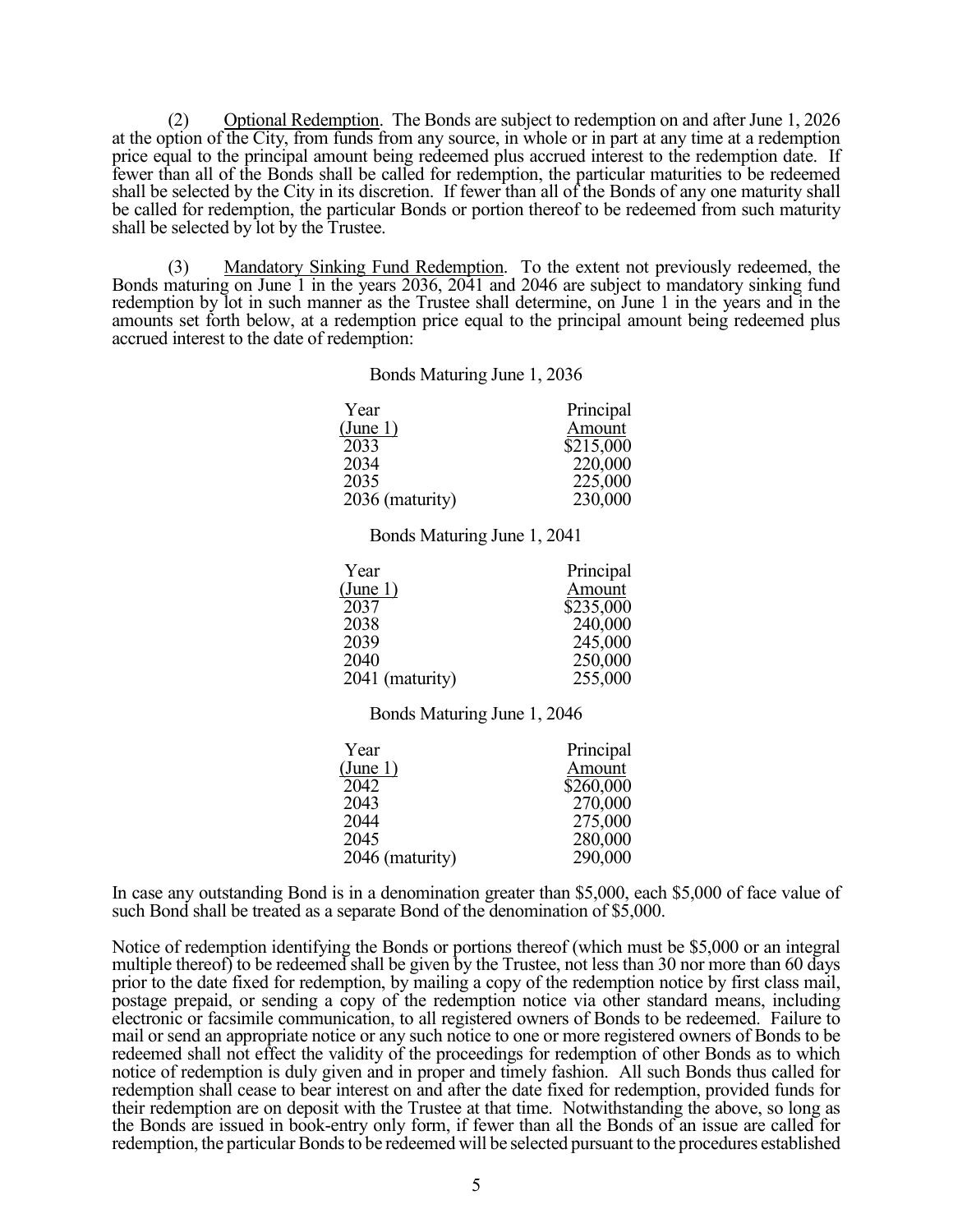by DTC. So long as the Bonds are issued in book-entry only form, notice of redemption will be given only to Cede & Co., as nominee for DTC. **The Trustee will not give any notice of redemption to the Beneficial Owners of the Bonds**.

Purpose for Bonds. The Bonds are being issued to finance all or a portion of the costs of the Improvements, to refund the Bonds Refunded (the "Refunding"), to fund a debt service reserve and to pay expenses of issuing the Bonds. The Improvements include particularly, without limitation, the acquisition, construction and equipping of sewer improvements and park and recreational improvements. The Improvements are expected to be completed by December 31, 2023.

A portion of the proceeds of the Bonds and other available funds held in connection with the Bonds Refunded will be deposited with the trustee for the Bonds Refunded and used to accomplish the Refunding on the date the Bonds are issued at a price of par plus accrued interest.

The sources and uses of funds are estimated by the City as follows:

| <b>SOURCES:</b>                          |             |
|------------------------------------------|-------------|
| Principal Amount of Bonds                | \$5,535,000 |
| <b>Existing Funds for Bonds Refunded</b> | 383,396     |
| Net Original Issue Premium               | 2,296       |
| <b>Total Sources</b>                     | \$5,920,692 |
| USES:                                    |             |
| <b>Refunding Costs</b>                   | \$1,124,885 |
| Costs of Improvements                    | 4,504,844   |
| Costs of Issuance                        | 59,000      |
| <b>Underwriter's Discount</b>            | 83,025      |
| Debt Service Reserve                     | 148,938     |
| <b>Total Uses</b>                        | \$5,920,692 |

The payment of the Underwriter's discount and the costs of issuing the Bonds relating to the payment of professional fees will be contingent on the Bonds being issued. The City will deposit the net proceeds of the Bonds (principal amount plus original issue premium less Underwriter's discount, original issue discount, Refunding deposit, debt service reserve deposit, and certain issuance costs) into a special fund held by the Trustee and designated "2021 Improvement Fund" (the "Improvement Fund"). Moneys contained in the Improvement Fund will be disbursed solely in payment of costs of the Improvements, paying necessary expenses incidental thereto and paying expenses of issuing the Bonds. Disbursements shall be on the basis of requisitions which shall contain at least the following information: the person to whom payment is being made; the amount of the payment; and the purpose by general classification of the payment. For a description of how the Bond proceeds are to be invested pending use and the provisions governing those investments, see **THE AUTHORIZING ORDINANCE**, Investments.

Security. The Bonds are not general obligations of the City but are special obligations, secured by a pledge of all "Pledged Revenues," which are defined to be all revenues derived by the City from all franchise fees collected from public utilities for the privilege of using the streets, highways and other public places in the City, pursuant to the authority contained in Title 14, Chapter 200, Sections 101 through 112 and Title 23, Chapter 19, Sections 201 through 210 of the Arkansas Code of 1987 Annotated.

A debt service reserve for the Bonds has been established in an amount equal to one-half of the maximum annual debt service requirement on the Bonds (based on a year ending June 1). The debt service reserve will be funded with Bond proceeds.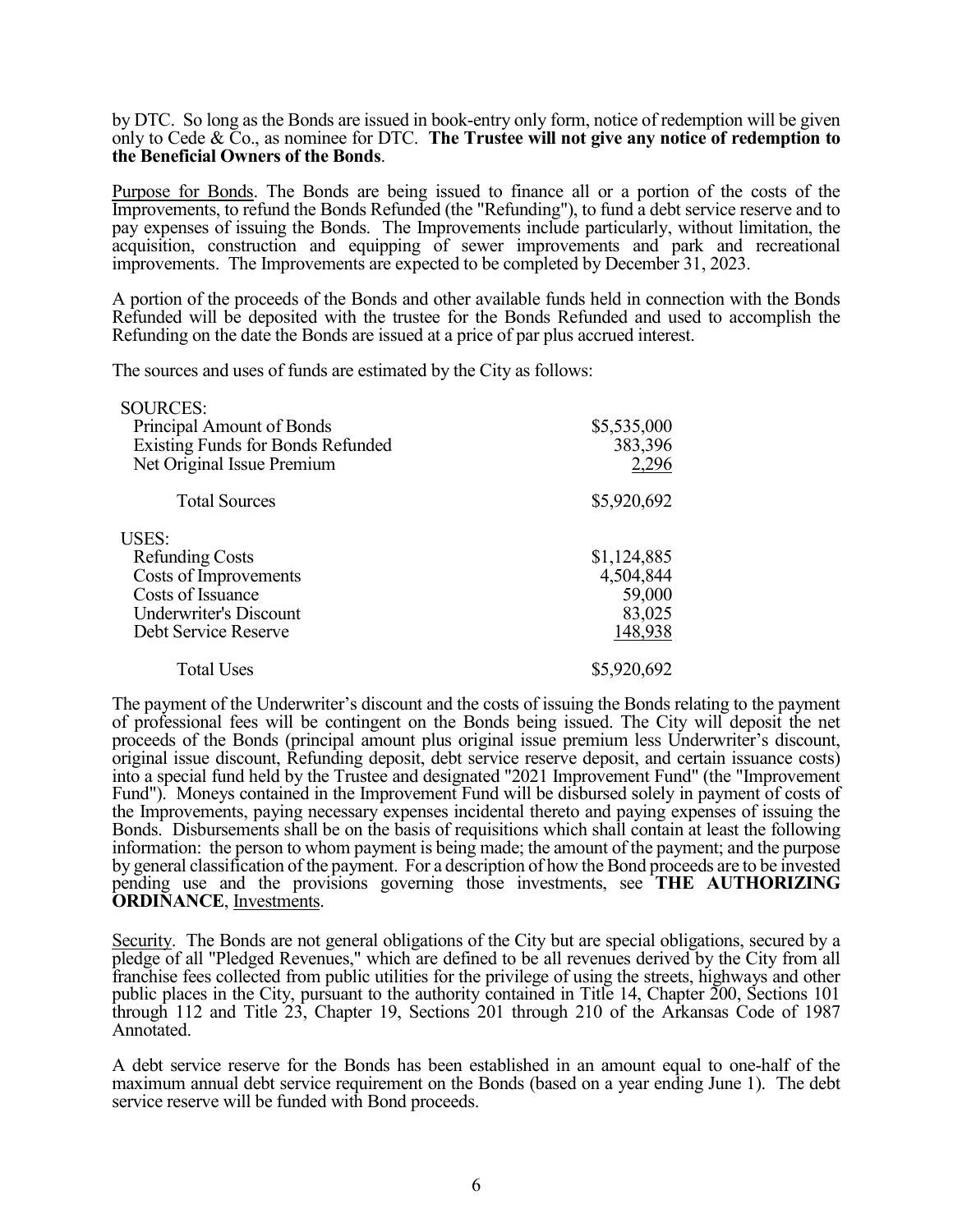The Bonds are secured under the Authorizing Ordinance. For a summary of the terms of the Authorizing Ordinance, see **THE AUTHORIZING ORDINANCE** herein. The City may issue additional bonds on a parity of security with the Bonds. See **THE AUTHORIZING ORDINANCE**, Additional Parity Bonds.

COVID-19 Disclosure. The World Health Organization has declared a pandemic following the global outbreak of COVID-19, a respiratory disease caused by a new strain of coronavirus.

The effects of the COVID-19 pandemic have not had a materially adverse impact on franchise fee collections. The City expects that its available funds will be sufficient to fund its essential services and make all debt service payments.

## **THE CITY AND THE COUNTY**

Location. The City is located in Benton County, Arkansas (the "County"), which is in northwest Arkansas. The City is situated approximately 205 miles northwest of Little Rock, Arkansas and 95 miles east of Tulsa, Oklahoma.

Population. Resident population in the City and the County has been as follows:

|                                |                      | County              |
|--------------------------------|----------------------|---------------------|
| <u>Year</u><br>1980            | $\frac{City}{1,078}$ | $78,1\overline{1}5$ |
| 1990                           | 1,293                | 97,530              |
| 2000                           | 5,013                | 153,323             |
| 2010                           | 7,327                | 221,339             |
| $2019$ (estimate as of July 1) | 9,544                | 279,141             |

Transportation. The City is served by Interstate 49 and State Highway 264. The Springdale Municipal Airport, located approximately five miles from the City, offers charter service. The Northwest Arkansas Regional Airport, located approximately 15 miles away in Highfill, offers commercial service.

Several motor freight carriers and the Arkansas Missouri Railroad service the Fayetteville-Springdale-Rogers metropolitan statistical area, which includes the City.

Government. The City has the Mayor-City Council form of government. The Mayor and the members of the City Council serve four-year terms. The current Mayor and members of the City Council, and their principal occupations and term expiration dates are as follows:

| Name                     | Occupation     | <b>Term Expiration Date</b> |
|--------------------------|----------------|-----------------------------|
| Chris Moore              | Mayor          | December 31, 2022           |
| <b>Chasity Taylor</b>    | Management     | December 31, 2022           |
| David Adams              | Architect      | December 31, 2022           |
| Lisa DeGifford           | Homemaker      | December 31, 2022           |
| Eric Schein              | Teacher        | December 31, 2022           |
| <b>Bill Adams</b>        | Self-employed  | December 31, 2024           |
| <b>Steve Whitehead</b>   | Transportation | December 31, 2024           |
| Kendall Stucki           | Salesman       | December 31, 2024           |
| <b>Bethany Rosenbaum</b> | Teacher        | December 31, 2024           |

Medical Facilities. The City is served by Northwest Medical Center in Springdale, Arkansas (approximately six miles away), which has approximately 220 beds, and Mercy Hospital Northwest Arkansas in Rogers, Arkansas (approximately seven miles away), which has approximately 275 beds.

Education. Primary and secondary education for the City's inhabitants is provided by a public school system administered by the Rogers School District. The University of Arkansas is located in Fayetteville, Arkansas, approximately 10 miles from the City. Northwest Arkansas Community College is located in Bentonville, Arkansas, approximately 10 miles from the City.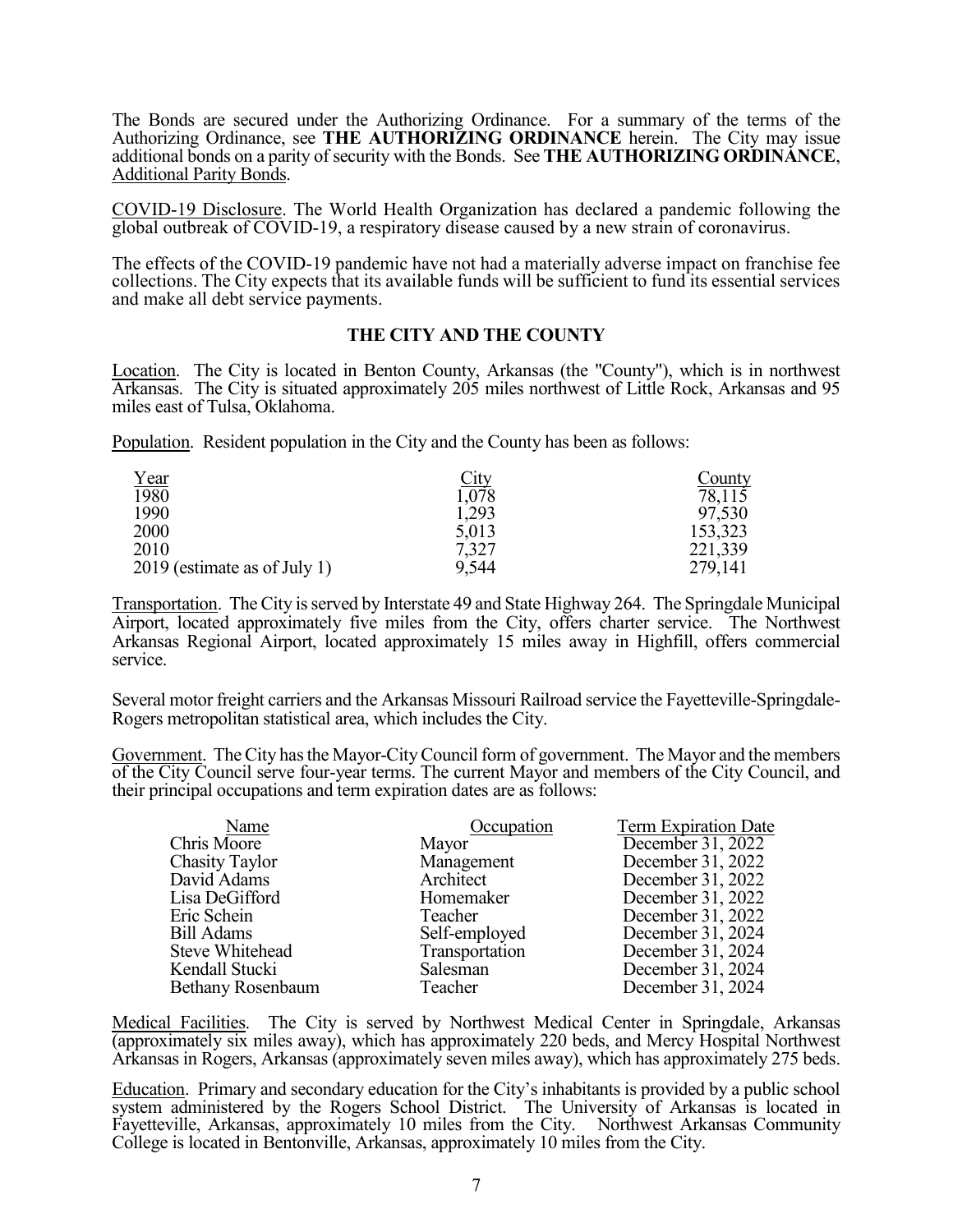Financial Institutions. The City is served by branches of Arvest Bank, First National Bank of NWA, and First Security Bank.

Major Employers. Set forth below are the characteristics of the major employers in the City:

| Employer                      | <b>Business or Product</b>        | Number of Employees |
|-------------------------------|-----------------------------------|---------------------|
| J.B. Hunt                     | Trucking                          | $3,000+$            |
| <b>Arvest Bank Operations</b> | Banking                           | 1,000               |
| Central Research              | <b>Government Contractors</b>     | 700                 |
| Transplace                    | Electrical and cable contractors  | 350                 |
| Wachter                       | Cable/Telecommunications Services | 270                 |
| Central States                | Metal fabrication                 | 250                 |

Litigation. There is no material litigation pending or threatened against the City.

County Economic Data. Per capita personal income estimates for the County are as follows:<sup>(1)</sup>

|      | Per Capita      |
|------|-----------------|
| Year | Personal Income |
| 2015 | \$79,064        |
| 2016 | 82,906          |
| 2017 | 84,181          |
| 2018 | 92,342          |
| 2019 | 92,697          |

Total personal income estimates for the County are as follows: (1)

|      | Total             |
|------|-------------------|
| Year | Personal Income   |
| 2015 | \$19,891,875,000  |
| 2016 | 21,490,197,000    |
| 2017 | 22,441,267,000    |
| 2018 | 25, 141, 681, 000 |
| 2019 | 25,875,643,000    |
|      |                   |

Unemployment Data. Set forth below are the annual average unemployment rates for the County and the State since 2016, according to the Arkansas Department of Workforce Services:

|             |                  | <b>Annual Average</b> |  |
|-------------|------------------|-----------------------|--|
|             |                  | Unemployment Rate (%) |  |
| <u>Year</u> | <u>County</u>    | <b>State</b>          |  |
| 2016        | $\overline{2.9}$ | 4.0                   |  |
| 2017        | 3.0              | 3.7                   |  |
| 2018        | 2.9              | 3.7                   |  |
| 2019        | 2.6              | 3.5                   |  |
| 2020        | 4.5              | 6.1                   |  |
| $2021*$     | 2.8              | 4.1                   |  |
|             |                  |                       |  |

\*Preliminary as of April 2021

 $\overline{a}$ 

<sup>(1)</sup>Source: Bureau of Economic Analysis, United States Department of Commerce.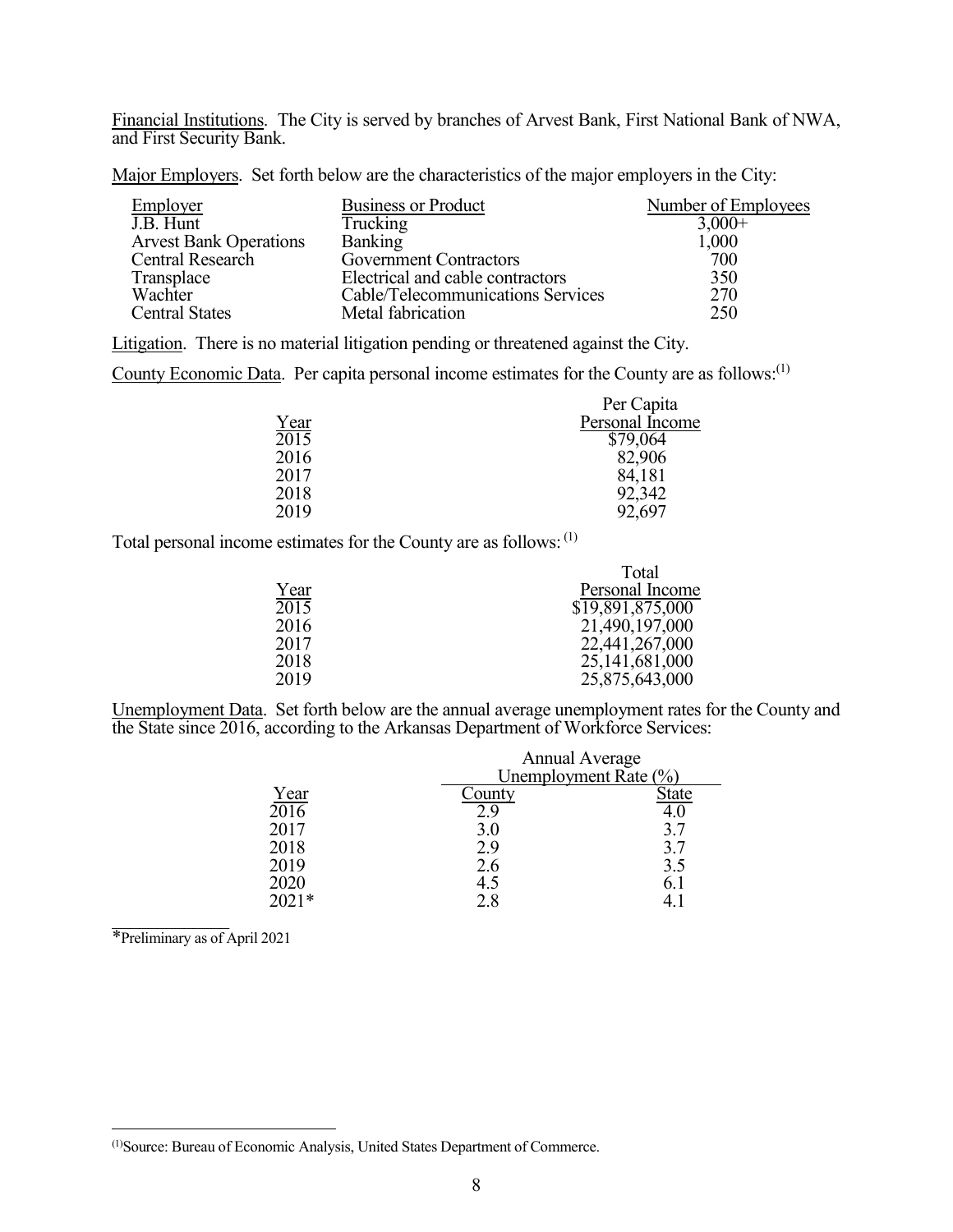## **THE AUTHORIZING ORDINANCE**

The Bonds are being issued and secured pursuant to the Authorizing Ordinance, to which reference may be had in its entirety for a detailed statement of its provisions, the description set forth below being a summary of certain provisions. The City will covenant as set forth below in the Authorizing Ordinance.

General Covenants to Charge Franchise Fees. (a) The City agrees to continuously charge franchise fees to all public utilities occupying the streets, highways and other public places while the Bonds are outstanding.

 (b) The franchise fees currently charged to public utilities, are ratified, confirmed and continued and such fees shall never be reduced while the Bonds are outstanding unless the City receives an opinion of a certified public accountant not in the regular employ of the City ("Accountant") to the effect that Pledged Revenues for the preceding fiscal year, assuming such reduction had been in effect for the entire year, would have equaled not less than 125% of the maximum annual debt service on all obligations of the City to which Pledged Revenues are pledged.

 (c) The franchise fees currently collected from the public utilities are sufficient to pay the principal of and interest on the Bonds when due and the City agrees that the percentage rate of each franchise fee currently collected by the City from public utilities will not be increased solely for the purpose of providing funds to pay the principal of and interest on the Bonds when due.

Franchise Fee Fund. All Pledged Revenues shall at all times be accounted for separately and distinctly from other moneys of the City and shall be used and applied only as provided in the Authorized Ordinance. Upon receipt by the City, the Pledged Revenues shall not be deposited into the General Fund but shall be deposited into a special fund of the City designated as the "Franchise Fee Fund" in such depository or depositories for the City as may be lawfully designated by the City from time to time; provided that such depository or depositories shall hold membership in the Federal Deposit Insurance Corporation or any successor entity ("FDIC").

Any surplus in the Franchise Fee Fund after making the monthly deposits hereinafter described into the Bond Fund may be withdrawn from the Franchise Fee Fund and used, at the option of the City, for other lawful municipal purposes; provided, however, that if the City receives Pledged Revenues only on a quarterly and/or annual basis, there shall always remain in the Franchise Fee Fund an amount sufficient to make the required payments into the Bond Fund until the next Pledged Revenues are to be received.

Bond Fund and Debt Service Reserve. There shall be transferred from the Franchise Fee Fund into a special fund established with the Trustee and designated "2021 Capital Improvement Revenue Bond Fund" (the "Bond Fund"), the sums in the amounts and at the times set forth below for the purpose of providing funds for the payment of the principal of and interest on the Bonds, with Trustee's fees.

There shall be paid into the Bond Fund on or before the last business day of each month, commencing in August 2021, a sum equal to one-sixth  $(1/6)$  of the next installment of interest due on the Bonds plus one-twelfth (1/12) of the next installment of principal on all outstanding Bonds due at maturity or upon mandatory sinking fund redemption; provided, however, that payments into the Bond Fund (a) through November 2021 shall be in an amount equal to 1/4 of the interest due on the Bonds on December 1, 2021 plus 1/10 of the principal due on the Bonds on June 1, 2022 and (b) from December 2021 through May 2022 shall be in an amount equal to  $1/6$  of the interest due on the Bonds on June 1, 2022 and  $1/\overline{10}$ of the principal due on the Bonds on June 1, 2022. The City shall also pay into the Bond Fund such additional sums as necessary to provide for the Trustee's fees and expenses and any arbitrage rebate due to be paid to the United States Treasury under Section 148(f) of the Code.

There is created, as a part of the Bond Fund, a Debt Service Reserve which shall be maintained in an amount equal to one-half of the maximum annual debt service requirement on the Bonds (based on a year ending June 1) (the "required level"). There shall be deposited into the Debt Service Reserve from the proceeds of the Bonds, a sum sufficient for such purpose. Should the Debt Service Reserve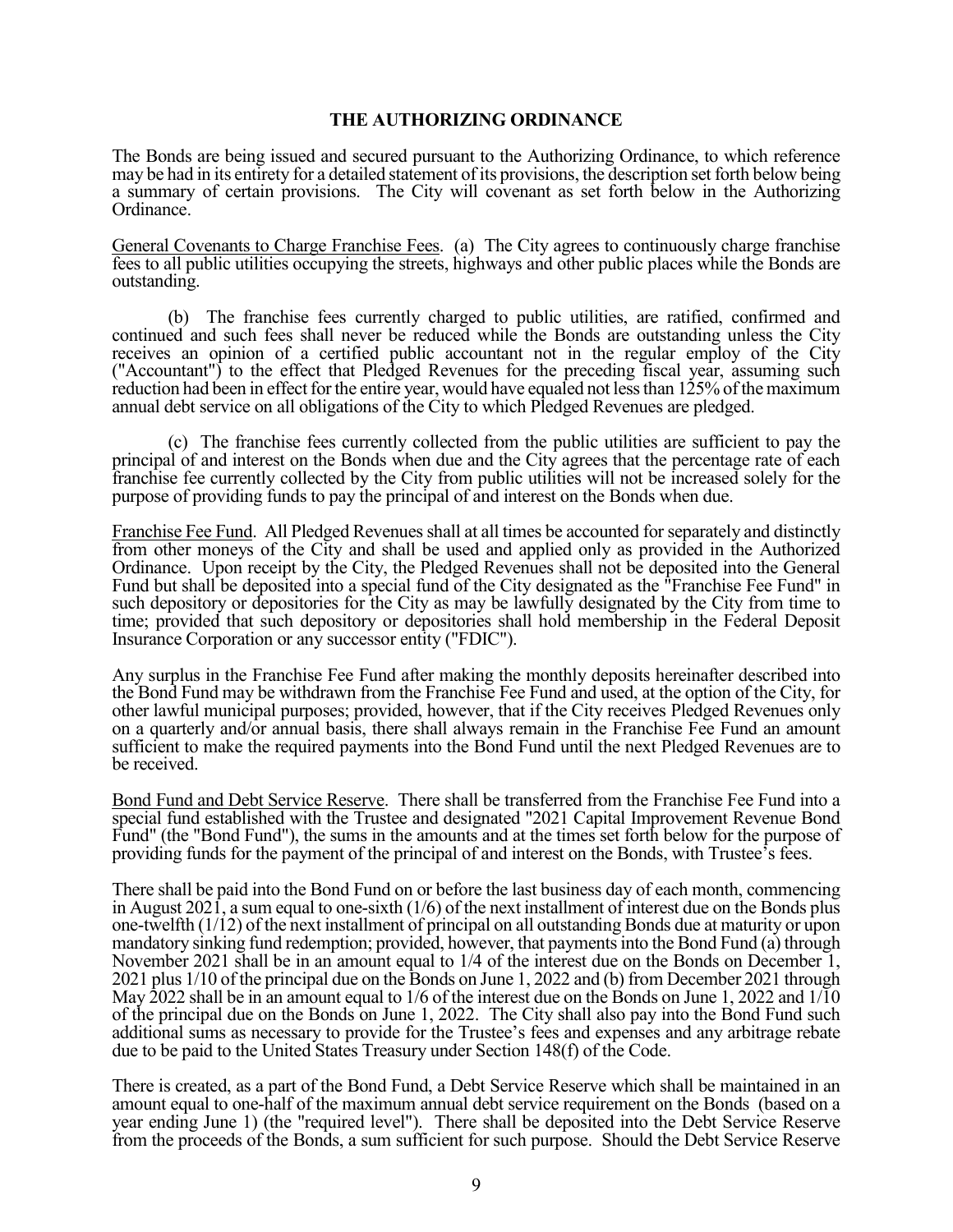become impaired or be reduced below the required level, the City shall make additional monthly payments from the Franchise Fee Fund until the impairment or reduction is corrected over a twelve month period. All earnings in the Debt Service Reserve that increase the amount thereof above the required level shall be transferred to the debt service portion of the Bond Fund.

The City shall realize a credit against monthly deposits into the Bond Fund to the extent of interest earnings on moneys in the Bond Fund, transfers of moneys held in connection with the Bonds Refunded and Debt Service Reserve transfers.

If for any reason there shall be a deficiency in the payments made into the Bond Fund so that there are unavailable sufficient moneys therein to pay the principal of and interest on the Bonds as the same become due, any sums then held in the Debt Service Reserve shall be used to the extent necessary for the payment of principal of or interest on the Bonds. The Debt Service Reserve shall be used solely as herein described, but the moneys therein may be invested as set forth below.

If Pledged Revenues are insufficient to make the required payment by the last business day of the month into the Bond Fund, the amount of any such deficiency in the payment made shall be added to the amount otherwise required to be paid into the Bond Fund by the last business day of the next month.

When the moneys held in the Bond Fund shall be and remain sufficient to pay the principal of and interest on the Bonds then outstanding, there shall be no further obligation to make further payments into the Bond Fund. All moneys in the Bond Fund shall be used solely for the purpose of paying the principal of and interest on the Bonds as they become due, fees of the Trustee and arbitrage rebate due the United States, except as set forth in the Authorizing Ordinance.

Additional Parity Bonds. So long as any of the Bonds are outstanding, the City shall not issue or attempt to issue any additional bonds or obligations claimed to be entitled to a priority of lien on the Pledged Revenues over the lien securing the Bonds. The City reserves the right to issue additional bonds to finance or pay the cost of constructing any additional capital improvements or to refund bonds issued for such purpose, but the City shall not authorize or issue any such additional bonds ranking on a parity with the outstanding Bonds unless and until there have been procured and filed with the City Clerk and the Trustee a statement by an Accountant reciting the opinion, based upon necessary investigation, that the Pledged Revenues for the fiscal year immediately preceding the fiscal year in which it is proposed to issue such additional bonds were equal to not less than 125% of the maximum annual principal and interest requirements on all the then outstanding obligations secured by Pledged Revenues and the additional bonds then proposed to be issued. In making the computation, the Accountant may treat any increase in franchise fees enacted subsequent to the first day of such preceding year as having been in effect throughout that year and may include in Pledged Revenues for such year the amount that would have been received, based on such opinion, had the increase been in effect throughout such year.

The additional bonds, the issuance of which is restricted and conditioned by the Authorizing Ordinance, shall be understood to mean bonds secured by Pledged Revenues ranking on a parity of security with the Bonds and not bonds secured by Pledged Revenues subordinate in security to the Bonds and such bonds may be issued without complying with the terms and conditions of the Authorizing Ordinance.

Records and Accounts; Audits. The City shall cause proper books of accounts and records to be kept (separate from all other records and accounts) in which complete and correct entries shall be made of all transactions relating to the Pledged Revenues, and such books shall be available for inspection by the Trustee and/or any Bondholder at reasonable times and under reasonable circumstances. The City agrees to have its financial statements audited by the Joint Legislative Auditing Committee, Division of Legislative Audit of the State, or, at the option of the City, an Accountant, and a copy of the audit shall be delivered to the Trustee and to each Bondholder requesting the same in writing within 45 days after it is received by the City.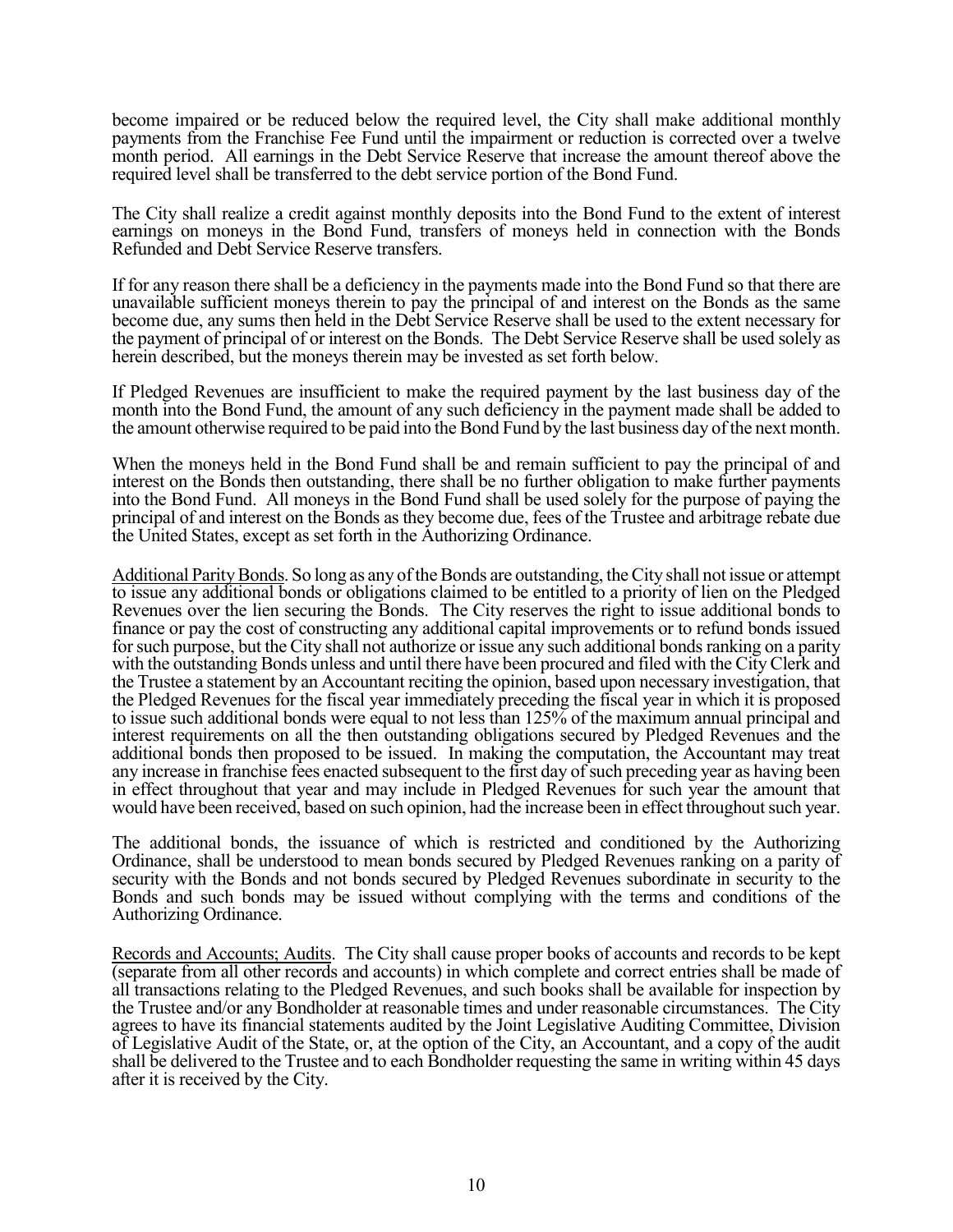Default and Remedies. If there be any default in the payment of the principal of or interest on any of the Bonds, or if the City defaults in any Bond Fund requirement or in the performance of any of the other covenants contained in the Authorizing Ordinance, the Trustee may, and upon the written request of the registered owners of not less than 10% in principal amount of the Bonds then outstanding shall, by proper suit, compel the performance of the duties of the officials of the City under the laws of the State.

No registered owner of any of the outstanding Bonds shall have any right to institute any suit, action, mandamus or other proceeding in equity or at law for the protection or enforcement of any power or right unless such owner previously shall have given to the Trustee written notice of the default on account of which such suit, action or proceeding is to be taken, and unless the registered owners of not less than 10% in principal amount of the Bonds then outstanding shall have made written request of the Trustee after the right to exercise such power or right of action, as the case may be, shall have accrued, and shall have afforded the Trustee a reasonable opportunity either to proceed to exercise the powers granted to the Trustee, or to institute such action, suit or proceeding in its name, and unless, also, there shall have been offered to the Trustee reasonable security and indemnity against the costs, expenses and liabilities to be incurred therein or thereby and the Trustee shall have refused or neglected to comply with such request within a reasonable time. Such notification, request and offer of indemnity are, at the option of the Trustee, conditions precedent to the execution of any remedy. No one or more registered owners of the Bonds shall have any right in any manner whatever by his or their action to affect, disturb or prejudice the security of the Authorizing Ordinance, or to enforce any right thereunder except in the manner described in the Authorizing Ordinance. All proceedings at law or in equity shall be instituted, had and maintained in the manner herein described and for the benefit of all registered owners of the outstanding Bonds.

No remedy conferred upon or reserved to the Trustee or to the registered owners of the Bonds is intended to be exclusive of any other remedy or remedies, and every such remedy shall be cumulative and shall be in addition to every other remedy given under the Authorizing Ordinance or by law.

The Trustee may, and upon the written request of the registered owners of not less than 50% in principal amount of the Bonds then outstanding shall, waive any default which shall have been remedied before the entry of final judgment or decree in any suit, action or proceeding instituted under the provisions of the Authorizing Ordinance or before the completion of the enforcement of any other remedy, but no such waiver shall extend to or affect any other existing or any subsequent default or defaults or impair any rights or remedies consequent thereon.

In any proceeding to enforce the provisions of the Authorizing Ordinance, the Trustee or any plaintiff Bondholder shall be entitled to recover costs of such proceeding, including reasonable attorneys' fees.

Defeasance. Any Bond shall be deemed paid within the meaning of the Authorizing Ordinance when payment of the principal of and interest on such Bond, either (i) has been made or caused to be made in accordance with the terms thereof, or (ii) has been provided for by irrevocably depositing with the Trustee, in trust and irrevocably set aside exclusively for such payment (1) cash fully insured by the FDIC and/or fully collateralized with direct obligations of the United States of America sufficient to make such payment and/or (2) direct obligations of (including obligations issued or held in book entry form on the books of) the Department of the Treasury of the United States of America ("Investment Securities") (provided that such deposit will not affect the tax exempt status of the interest on any of the Bonds or cause any of the Bonds to be classified as "arbitrage bonds" within the meaning of Section 148 of the Code), maturing as to principal and interest in such amounts and at such times as will provide sufficient moneys to make such payment, and all necessary and proper fees, compensation and expenses of the Trustee pertaining to the Bonds with respect to which such deposit is made shall have been paid or the payment thereof provided for to the satisfaction of the Trustee.

On the payment of any Bonds within the meaning of the Authorizing Ordinance, the Trustee will hold in trust, for the benefit of the owners of such Bonds, all such moneys and/or Investment Securities.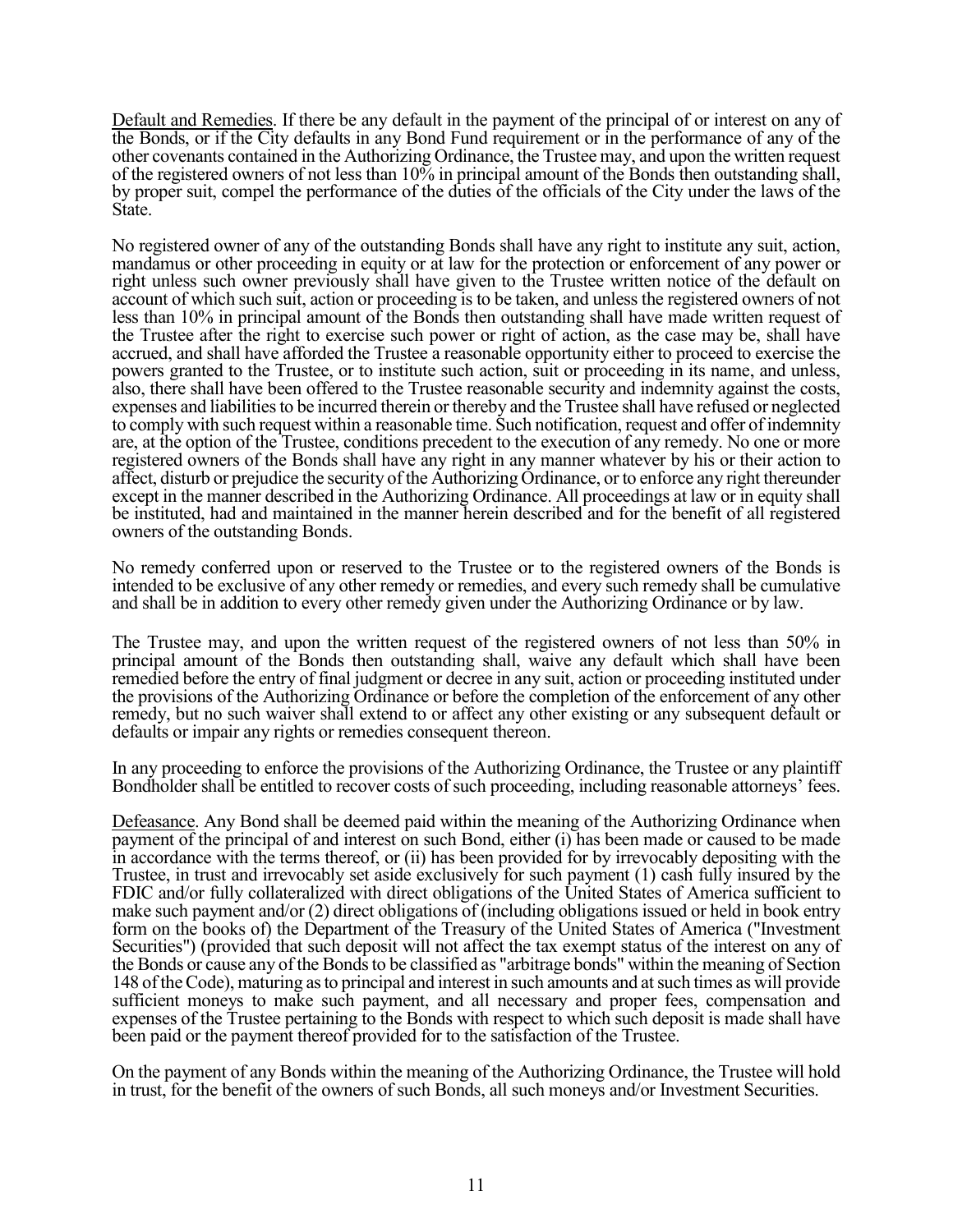When all the Bonds shall have been paid within the meaning of the Authorizing Ordinance, if any arbitrage rebate due the United States Treasury under Section 148(f) of the Code has been paid or provided for to the satisfaction of the Trustee, and if the Trustee has been paid its fees and expenses, the Trustee will take all appropriate action to cause (i) the pledge and lien of the Authorizing Ordinance to be discharged and cancelled, and (ii) all moneys held by it pursuant to the Authorizing Ordinance and which are not required for the payment of such Bonds to be paid over or delivered to or at the direction of the City. In determining the sufficiency of the deposit of Investment Securities there will be considered the principal amount of such Investment Securities and interest to be earned thereon until the maturity of such Investment Securities.

Amendment of Authorizing Ordinance. The Authorizing Ordinance provides that it shall constitute a binding contract between the City and the registered owners of the outstanding Bonds and no variation or change shall be made while any of the Bonds are outstanding, except as provided below.

The Trustee may consent to any variation or change in the Authorizing Ordinance that the Trustee determines is not to the material prejudice of the owners of the Bonds or to cure any ambiguity, defect or omission in the Authorizing Ordinance or any amendment thereto without the consent of the owners of the Bonds then outstanding.

The owners of not less than 75% in aggregate principal amount of the Bonds then outstanding shall have the right, from time to time, to consent to and approve the adoption by the City of such ordinance supplemental to the Authorizing Ordinance as shall be necessary or desirable for the purpose of modifying, altering, amending, adding to or rescinding in any particular, any of the terms or provisions contained in the Authorizing Ordinance or in any supplemental ordinance, except that there shall not be permitted (a) an extension of the maturity of the principal of or the interest on any Bond, or (b) a reduction in the principal amount of any Bond or the rate of interest thereon, or (c) the creation of a lien upon or a pledge superior to the lien and pledge created by the Authorizing Ordinance, or (d) the creation of a privilege of priority of any Bond or Bonds over any other Bond or Bonds, or (e) a reduction in the aggregate principal amount of the Bonds required for consent to such supplemental ordinance.

The Trustee. The Trustee shall only be responsible for the exercise of good faith and reasonable prudence in the execution of its trust. The Trustee shall not be required to take any action as Trustee unless it shall have been requested to do so in writing by the registered owners of not less than 10% in principal amount of the Bonds then outstanding and shall have been offered reasonable security and indemnity against the costs, expenses and liabilities to be incurred therein or thereby. The Trustee may resign at any time by providing 60 days' notice in writing to the City Clerk and the registered owners of the Bonds. The majority in principal amount of the owners of the outstanding Bonds or the City, so long as it is not default under the Authorizing Ordinance, may at any time, with or without cause, remove the Trustee. In the event of a vacancy in the office of Trustee either by resignation or removal, the City shall designate a new Trustee by a written instrument filed in the office of the City Clerk. The original Trustee and any successor Trustee shall file a written acceptance and agreement to execute the trusts imposed upon it or them but only upon the terms and conditions set forth in the Authorizing Ordinance and subject to the provisions of the Authorizing Ordinance, to all of which the respective registered owners of the Bonds agree. Any successor Trustee shall have all the powers granted to the original Trustee. No resignation or removal shall become effective until the successor Trustee shall have been appointed.

Investments. (a) Moneys held for the credit of the Bond Fund shall be continuously invested and reinvested by the Trustee, at the direction of the City or in the discretion of the Trustee in the absence of such direction, in Permitted Investments (as hereinafter defined), all of which shall mature, or which shall be subject to redemption by the holder thereof, at the option of such holder, (i) not later than ten years after the date of investment or the final maturity date of the Bonds, whichever is earlier, in the case of moneys in the Debt Service Reserve and (ii) not later than the payment date for interest or principal and interest in the case of other Bond Fund moneys.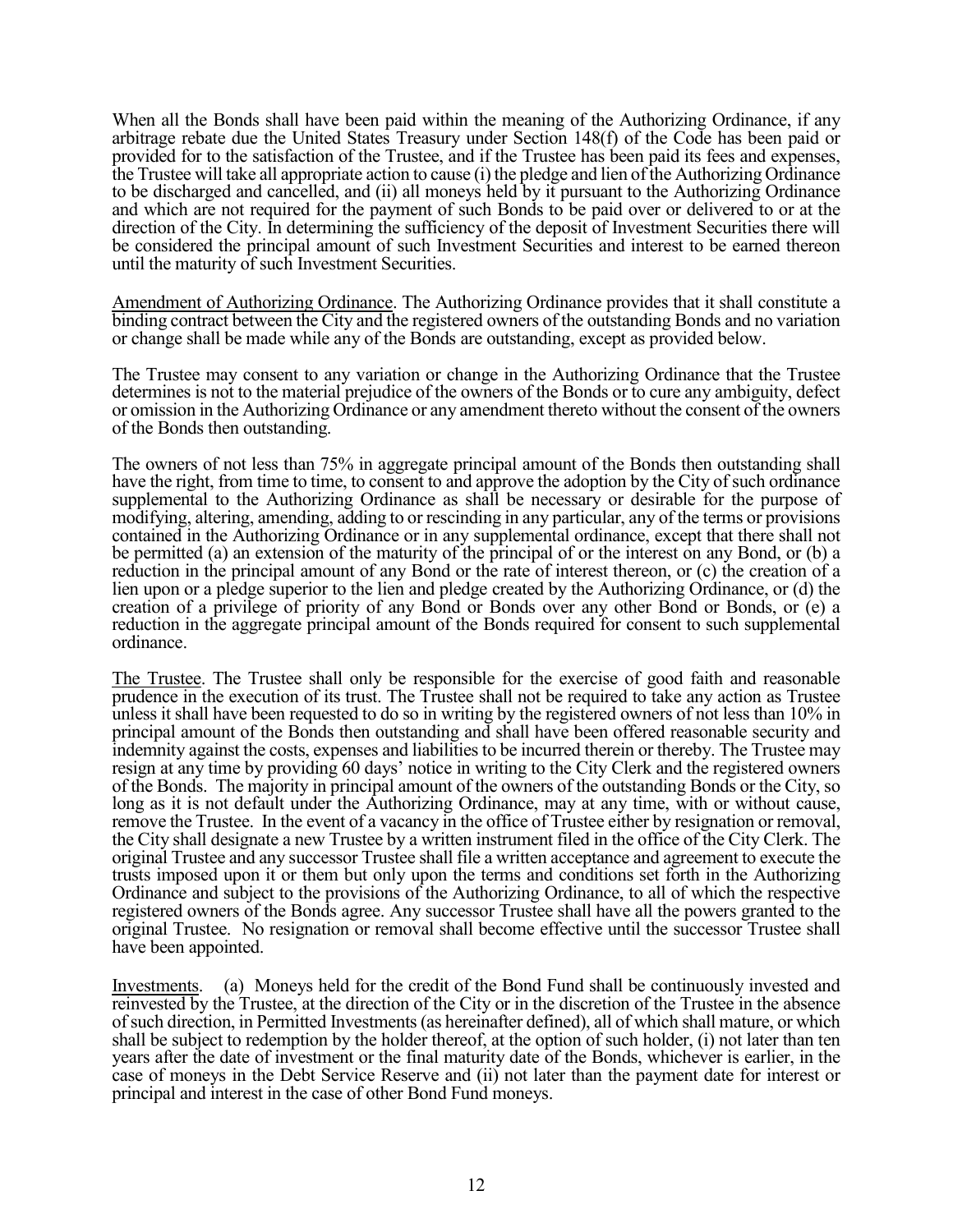(b) Moneys held for the credit of the Franchise Fee Fund shall be continuously invested and reinvested by the City in Permitted Investments or other investments as may, from time to time, be permitted by law, which shall mature, or which shall be subject to redemption by the holder thereof, at the option of such holder, not later than the date or dates when the moneys held for the credit of the particular fund will be required for the purposes intended.

 (c) Moneys held for the credit of the Improvement Fund shall be continuously invested and reinvested by the Trustee, at the direction of the City or in the discretion of the Trustee in the absence of such direction, in Permitted Investments or other investments as may, from time to time, be permitted by law, which shall mature, or which shall be subject to redemption by the holder thereof, at the option of such holder, not later than the date or dates when the moneys will be required for the purposes intended.

(d) Obligations so purchased as an investment of moneys in any fund shall be deemed at all times to be a part of such fund and the interest accruing thereon and any profit realized from such investments shall be credited to such fund, and any loss resulting from such investment shall be charged to such fund.

(e) "Permitted Investments" are defined as (i) direct or fully guaranteed obligations of the United States of America ("Government Securities"), (ii) direct obligations of an agency, instrumentality or government-sponsored enterprise created by an act of the United States Congress and authorized to issue securities or evidences of indebtedness, regardless of whether the securities or evidences of indebtedness are guaranteed for repayment by the United States Government, (iii) certificates of deposit or demand deposits of banks, including the Trustee, which are insured by the FDIC or, if in excess of insurance coverage, collateralized by Government Securities or other securities authorized by State law to secure public funds or (iv) money market funds invested exclusively in Government Securities and the obligations described in (ii) above.

Nonarbitrage. The City covenants that it shall not take any action or suffer or permit any action to be taken or condition to exist which causes or may cause the interest payable on the Bonds to be subject to federal income taxation. Without limiting the generality of the foregoing, the City covenants that no moneys held in any fund in connection with the Bonds will be used directly or indirectly in such manner as to cause the Bonds to be treated as "arbitrage bonds" within the meaning of Section 148 of the Code.

The City covenants to pay to the United States Treasury any arbitrage rebate due at the time and in the amounts required by Section 148(f) of the Code.

## **CONTINUING DISCLOSURE AGREEMENT**

Past Compliance. During the past five years, the City has been a party to two continuing disclosure agreements in connection with outstanding bonds. The agreements require the City to file annual reports with the Municipal Securities Rulemaking Board on its Electronic Municipal Market Access system ("EMMA") within the time periods set forth in the agreements. The following summarizes a non-exhaustive discussion of the City's compliance with its continuing disclosure obligations for the past five years.

As part of the annual report for the Bonds Refunded, the City has been obligated to file the audited financial statements of the City. If filed later than the date the annual report that year is due, the audited financial statements must be filed within 30 days of receipt thereof. The audited financial statements of the City for the fiscal years ended December 31, 2016, 2017, 2018 and 2019 were timely filed, and the audited financial statements of the City for the fiscal year ended December 31, 2020 are not yet available.

The City's continuing disclosure agreements have also required that certain supplemental financial and operating data be provided as part of the annual reports. During the past five years, all supplemental information required by the continuing disclosure agreement for the Bonds Refunded was timely filed. For the City's Tax Increment Refunding Bonds (Redevelopment District No. 1 Project), Series 2010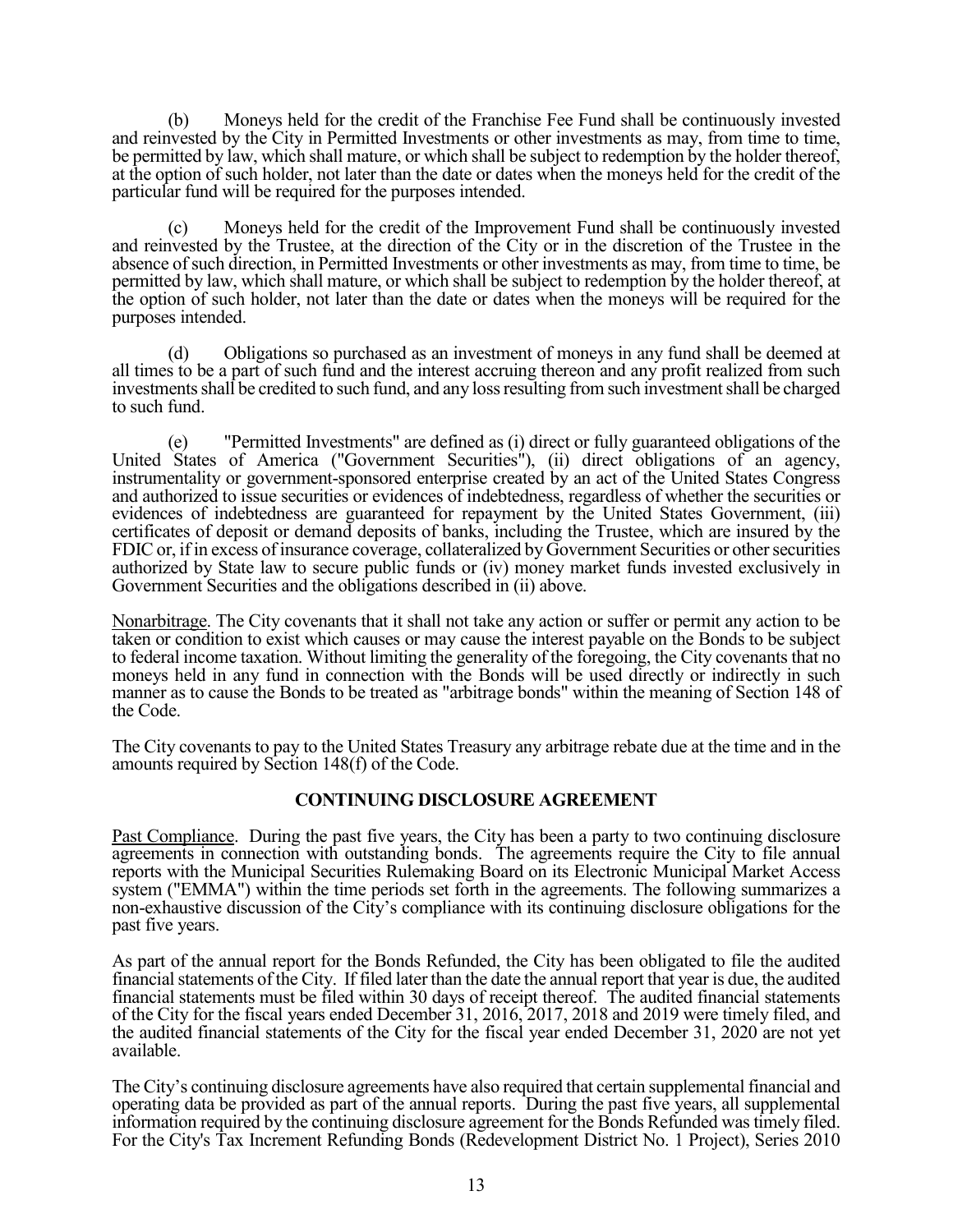(the "TIF Bonds"), the City did not file all supplemental information required by its continuing disclosure agreement. The annual reports for the TIF Bonds for the fiscal years ended December 31, 2016 and 2017 were timely filed, and the annual report for the fiscal year ended December 31, 2018 was filed 27 days late. No subsequent filings were required to be made.

The City's continuing disclosure agreements also obligated the City to file notices of the occurrence of any event listed in Securities and Exchange Commission, Rule 15c2-12(b)(5), including bond calls. All notices of such events were timely filed during the past five years.

The City will enter into a Continuing Disclosure Agreement with the Trustee in order to assist the Underwriters in complying with Securities and Exchange Commission Rule 15c2-12(b)(5).

Set forth below is a summary of certain portions of the Continuing Disclosure Agreement. This summary does not purport to be comprehensive and reference is made to the full text of the Continuing Disclosure Agreement for a complete description of the provisions.

Purpose of the Continuing Disclosure Agreement. The Continuing Disclosure Agreement is executed and delivered by the City and the Trustee for the benefit of the Beneficial Owners of the Bonds and in order to assist the Underwriter in complying with the Securities and Exchange Commission, Rule  $15c2-12(b)(5)$ .

Definitions. In addition to the definitions set forth in this Official Statement, the following capitalized terms shall have the following meanings:

 "Annual Report" shall mean any annual report provided by the City pursuant to, and as described in, the Continuing Disclosure Agreement.

 "Beneficial Owner" of a Bond shall mean any person who has or shares the power, directly or indirectly, to make investment decisions concerning ownership of any Bonds (including persons holding Bonds through nominees, depositories or other intermediaries).

 "Dissemination Agent" shall mean the Trustee, acting in its capacity as Dissemination Agent, or any successor Dissemination Agent designated in writing by the City and which has filed with the Trustee a written acceptance of such designation.

 "EMMA" shall mean the Electronic Municipal Market Access system as described in 1934 Act Release No. 59062 and maintained by the MSRB for purposes of the Rule.

"Financial Obligation" shall mean a

- (A) debt obligation;
- (B) derivative instrument entered into in connection with, or pledged as security or a source of payment for, an existing or planned debt obligation; or
- $(C)$  guarantee of obligations described in  $(A)$  or  $(B)$ .

The term Financial Obligation shall not include municipal securities as to which a final official statement has been provided to the MSRB consistent with the Rule.

"Listed Events" shall mean any of the events listed hereunder.

"MSRB" shall mean the Municipal Securities Rulemaking Board.

"Rule" shall mean Rule  $15c2-12(b)(5)$  adopted by the Securities and Exchange Commission under the Securities Exchange Act of 1934, as the same may be amended from time to time.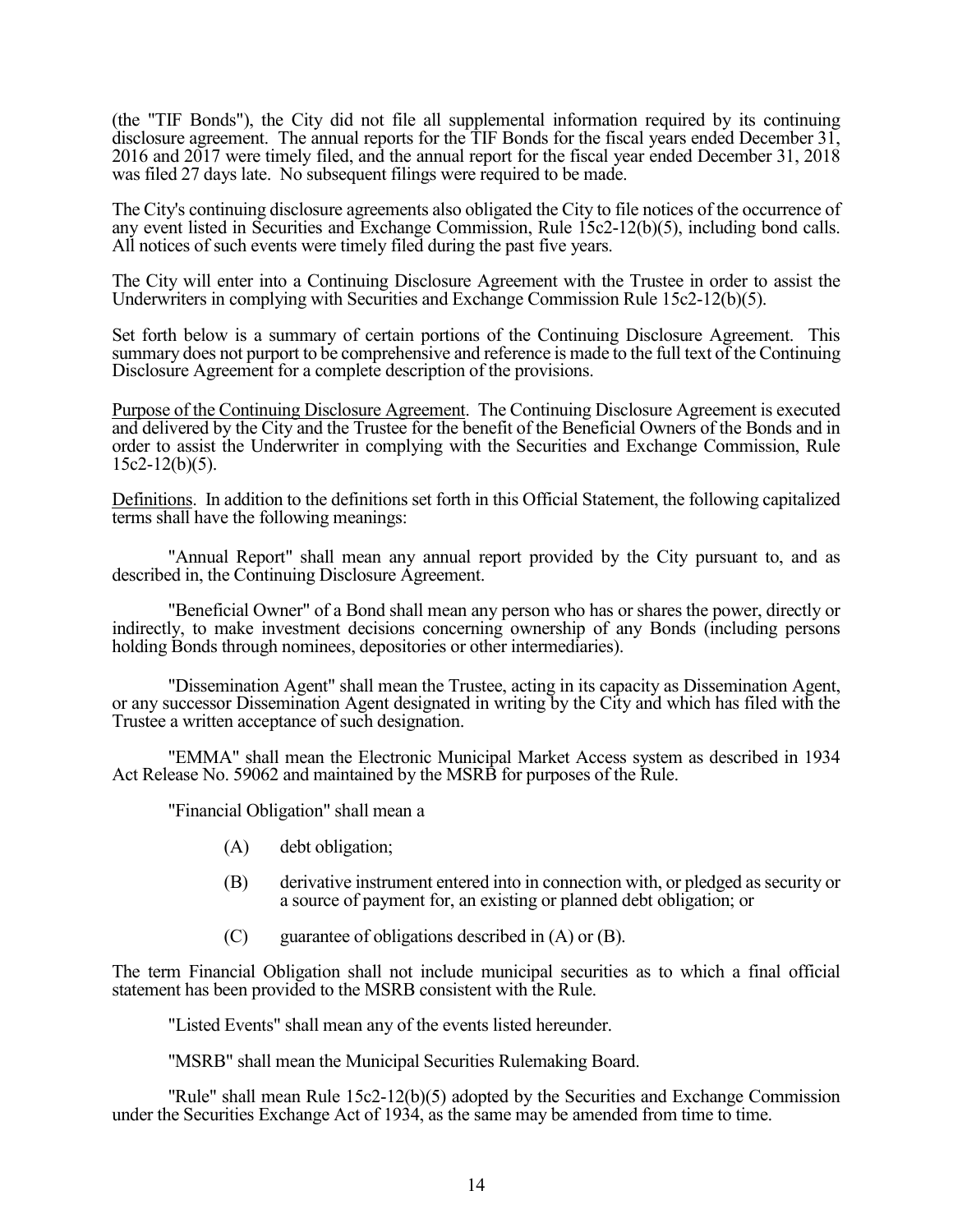Provision of Annual Report. (a) The City shall, or shall cause the Dissemination Agent to, not later than one hundred eighty (180) days after the end of the City's fiscal year (presently December 31), commencing with the report after the end of the 2021 fiscal year, provide to the MSRB, through its continuing disclosure service portal provided through EMMA at http://www.emma.msrb.org or any similar system acceptable to the Securities and Exchange Commission, an Annual Report which is consistent with the requirements of the Continuing Disclosure Agreement. The Annual Report shall be in electronic format as prescribed by the MSRB and shall be accompanied by identifying information as prescribed by the MSRB. The Annual Report may be submitted as a single document or as separate documents comprising a package and may cross-reference other information as provided in the Continuing Disclosure Agreement; provided that Financial Statements (defined below) of the City may be submitted separately from the balance of the Annual Report and later than the date required above for the filing of the Annual Report if they are not available by that date, but, in such event, such Financial Statements shall be submitted within thirty (30) days after receipt thereof by the City. If the City's fiscal year changes, it shall give notice of such change in the manner as for a Listed Event.

 (b) Not later than fifteen (15) days prior to the date specified in subsection (a) for providing the Annual Report to the MSRB, the City shall provide the Annual Report to the Dissemination Agent and the Trustee (if the Trustee is not the Dissemination Agent). If by such date, the Trustee has not received a copy of the Annual Report, the Trustee shall contact the City and the Dissemination Agent to determine if the City is in compliance with the first sentence of this subsection (b).

 (c) If the Trustee is unable to verify that an Annual Report (containing the information required in (a) under Content of Annual Report, below) has been provided to the MSRB by the date required in subsection  $\overline{(a)}$ , the Trustee shall send a notice to the MSRB.

Content of Annual Report. The City's Annual Report shall contain or incorporate by reference the following:

 (a) Pledged Revenues for the latest calendar year and the four (4) previous years, if available.

 (b) The annual financial statements of the general fund of the City, which (i) need not be audited in accordance with auditing standards generally accepted in the United States of America, (ii) shall be prepared using accounting principles prescribed by Arkansas Code Annotated Section 10-4- 412, as it may be amended from time to time, or any successor statute and (iii) shall be audited in accordance with, and as required by, State law (the "Financial Statements").

Any or all of the items above may be incorporated by specific reference from other documents, including official statements of debt issues of the City or related public entities, which are available to the public on the MSRB's internet website or filed with the Securities and Exchange Commission. The City shall clearly identify each such other document so incorporated by reference.

Reporting of Listed Events. (a) This caption describes the giving of notices of the occurrence of any of the following events:

- 1. Principal and interest payment delinquencies.
- 2. Non-payment related defaults, if material.
- 3. Unscheduled draws on debt service reserves reflecting financial difficulties.
- 4. Unscheduled draws on credit enhancements reflecting financial difficulties.
- 5. Substitution of credit or liquidity providers, or their failure to perform.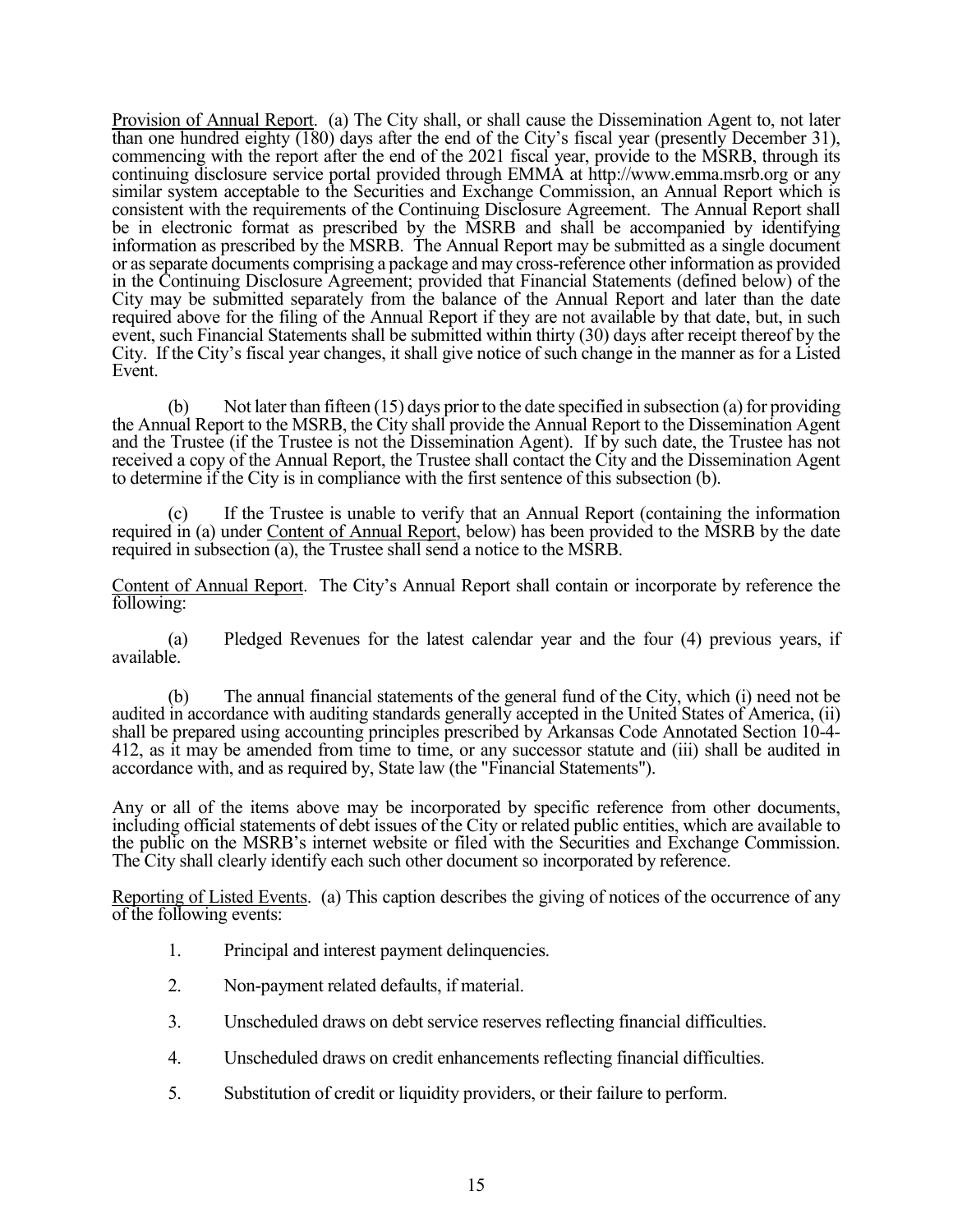6. Adverse tax opinions, the issuance by the Internal Revenue Service of proposed or final determinations of taxability, Notices of Proposed Issue (IRS Form 5701-TEB) or other material notices or determinations with respect to the tax status of the security, or other material events affecting the tax-exempt status of the security.

7. Modifications to rights of security holders, if material.

8. Bond calls (excluding mandatory sinking fund redemptions), if material.

9. Defeasances and tender offers.

 10. Release, substitution, or sale of property securing repayment of the securities, if material.

11. Rating changes.

12. Bankruptcy, insolvency, receivership or similar event of the City.

 13. The consummation of a merger, consolidation or acquisition involving the City or the sale of all or substantially all of the assets of the City, other than in the ordinary course of business, the entry into a definitive agreement to undertake such action or the termination of a definitive agreement relating to any such actions, other than pursuant to its terms, if material.

 14. Appointment of a successor or additional trustee or the change of name of a trustee, if material.

 15. Incurrence of a Financial Obligation of the obligated person, if material, or agreement to covenants, events of default, remedies, priority rights, or other similar terms of a Financial Obligation of the obligated person, any of which affect security holders, if material.

 16. Default, event of acceleration, termination event, modification of terms, or other similar events under the terms of a Financial Obligation of the obligated person, any of which reflect financial difficulties.

 (b) After the occurrence of a Listed Event (excluding an event described in (a)8 above), the City shall promptly notify the Dissemination Agent (if other than the City) in writing. Such notice shall instruct the Dissemination Agent to report the occurrence.

 (c) After the occurrence of a Listed Event (excluding an event described in (a)8 above), whether by notice from the Trustee or otherwise, the City shall file (or shall cause the Dissemination Agent to file), in a timely manner not in excess of ten (10) business days after the occurrence of such Listed Event, a notice of such occurrence with the MSRB, through its continuing disclosure service portal provided through EMMA at http://www.emma.msrb.org or any other similar system that is acceptable to the Securities and Exchange Commission, with a copy to the Trustee (if the Trustee is not the Dissemination Agent). Each notice of the occurrence of a Listed Event shall be captioned "Notice of Listed Event" and shall be filed in electronic format as prescribed by the MSRB and shall be accompanied by identifying information as prescribed by the MSRB. In the event of a Listed Event described in (a)8 above, the Trustee shall make the filing in a timely manner not in excess of ten (10) business days after the occurrence of such Listed Event.

Termination of Reporting Obligation. The City's obligations under the Continuing Disclosure Agreement shall terminate upon the defeasance, prior redemption or payment in full of all the Bonds.

Dissemination Agent. The City may, from time to time, appoint or engage a Dissemination Agent to assist it in carrying out its obligations under the Continuing Disclosure Agreement, and may discharge any such Dissemination Agent, with or without appointing a successor Dissemination Agent. The Dissemination Agent shall not be responsible in any manner for the content of any notice or report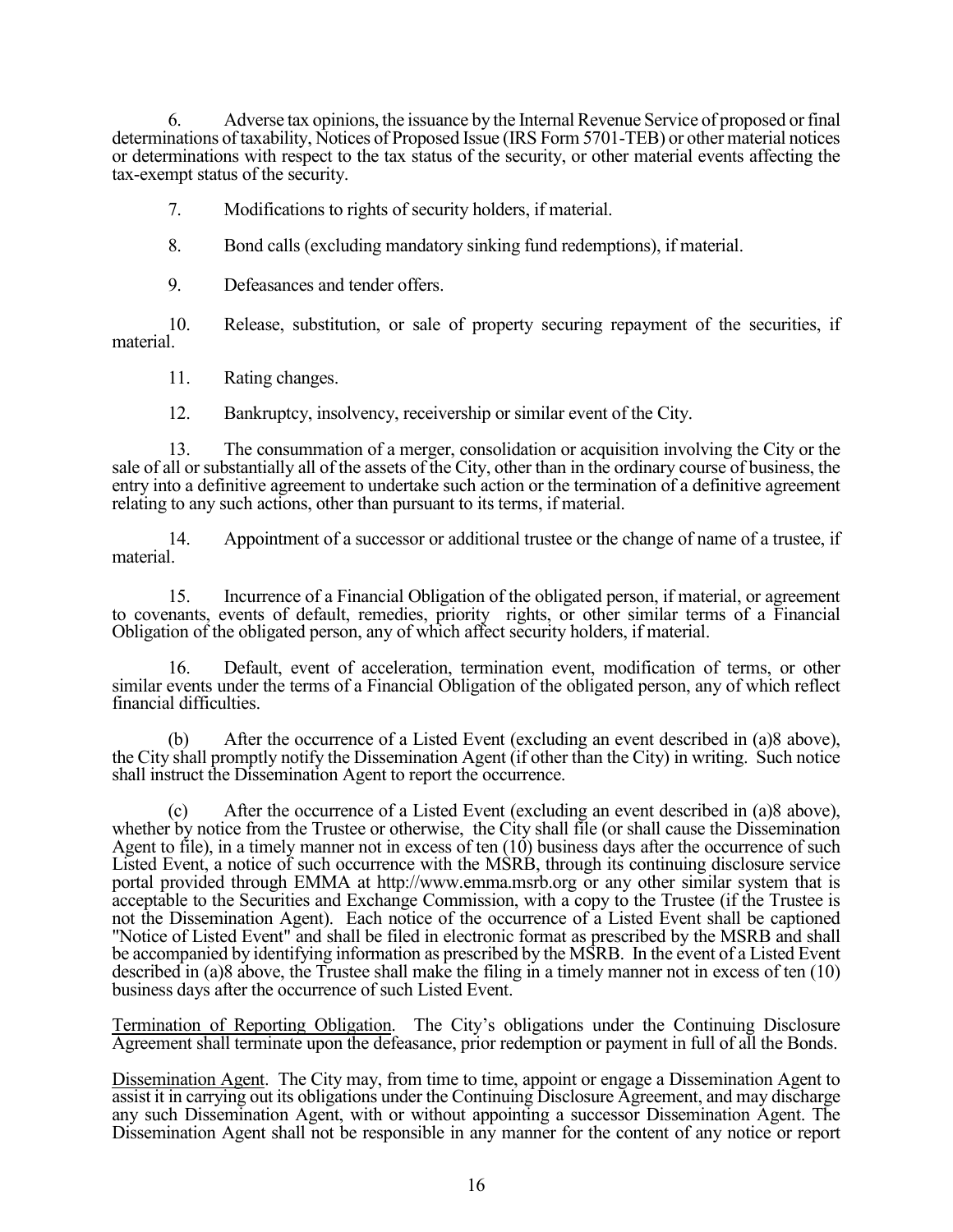prepared by the City pursuant to the Continuing Disclosure Agreement. If at any time there is not any other designated Dissemination Agent, the Trustee shall be the Dissemination Agent. The initial Dissemination Agent shall be the Trustee.

Amendment; Waiver. Notwithstanding any other provision of the Continuing Disclosure Agreement, the City and the Trustee may amend the Continuing Disclosure Agreement, and any provisions of the Continuing Disclosure Agreement may be waived, provided that the following conditions are satisfied:

 (a) If the amendment or waiver relates to the requirements for providing an Annual Report, the contents of the Annual Report or the reporting of Listed Events, it may only be made in connection with a change in circumstances that arises from a change in legal requirements, change in law, or change in the identity, nature or status of an obligated person with respect to the Bonds, or the type of business conducted;

 (b) The undertaking, as amended or taking into account such waiver, would, in the opinion of nationally recognized bond counsel, have complied with the requirements of the Rule at the time of the original issuance of the Bonds, after taking into account any amendments or interpretations of the Rule, as well as any change in circumstances; and

 (c) The amendment or waiver either (i) is approved by the Beneficial Owners of the Bonds in the same manner as provided in the Authorizing Ordinance for amendments to the Authorizing Ordinance with the consent of Beneficial Owners, or (ii) does not, in the opinion of the Trustee, materially impair the interests of the Beneficial Owners of the Bonds.

In the event of any amendment or waiver of a provision of the Continuing Disclosure Agreement, the City shall describe such amendment in the next Annual Report, and shall include, as applicable, a narrative explanation of the reason for the amendment or waiver and its impact on the type (or in the case of a change of accounting principles, on the presentation) of financial information or operating data being presented by the City. In addition, if the amendment relates to the accounting principles to be followed in preparing financial statements, (i) notice of such change shall be given in the same manner as for a Listed Event, and (ii) the Annual Report for the year in which the change is made should present a comparison (in narrative form and also, if feasible, in quantitative form) between the financial statements as prepared on the basis of the new accounting principles and those prepared on the basis of the former accounting principles.

Additional Information. Nothing in the Continuing Disclosure Agreement shall be deemed to prevent the City from disseminating any other information, using the means of dissemination set forth in the Continuing Disclosure Agreement or any other means of communication, or including any other information in any Annual Report or notice of occurrence of a Listed Event, in addition to that which is required by the Continuing Disclosure Agreement. If the City chooses to include any information in any Annual Report or notice of occurrence of a Listed Event in addition to that which is specifically required by the Continuing Disclosure Agreement, the City shall have no obligation under the Continuing Disclosure Agreement to update such information or include it in any future Annual Report or notice of occurrence of a Listed Event

Default. In the event of a failure of the City or the Trustee to comply with any provision of the Continuing Disclosure Agreement, the Trustee, the City or any Beneficial Owner may (and the Trustee, at the request of the Underwriter or the Beneficial Owners of at least 25% aggregate principal amount of outstanding Bonds, shall) take such actions as may be necessary and appropriate, including seeking mandamus or specific performance by court order, to cause the City or the Trustee, as the case may be, to comply with its obligations under the Continuing Disclosure Agreement. A default under the Continuing Disclosure Agreement shall not be deemed a default under the Authorizing Ordinance, and the sole remedy under the Continuing Disclosure Agreement in the event of any failure of the City or the Trustee to comply with the Continuing Disclosure Agreement shall be an action to compel performance.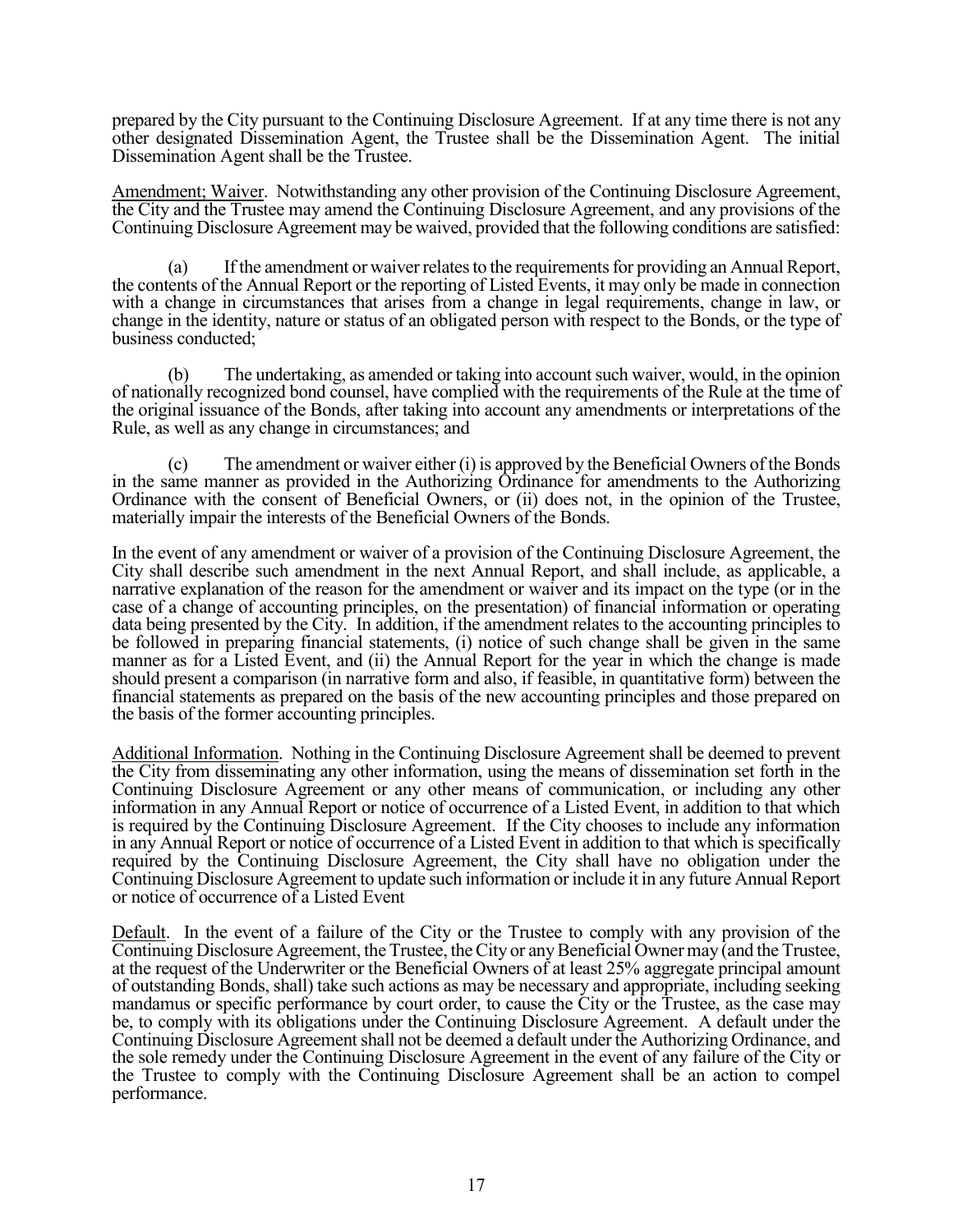Duties of Trustee and Dissemination Agent and Right of Indemnity. The Dissemination Agent (if other than the Trustee) and the Trustee in its capacity as Dissemination Agent shall have only such duties as are specifically set forth in the Continuing Disclosure Agreement, and the City agrees to indemnify and save the Dissemination Agent and the Trustee, their officers, directors, employees and agents, harmless against any loss, expense and liabilities which they may incur arising out of or in the exercise or performance of their powers and duties hereunder, including the costs and expenses (including attorney's fees) of defending against any claim of liability, but excluding liabilities due to the Dissemination Agent's or the Trustee's gross negligence or willful misconduct.

Beneficiaries. The Continuing Disclosure Agreement shall inure solely to the benefit of the City, the Trustee, the Dissemination Agent, the Underwriter and the Beneficial Owners and shall create no rights in any other person or entity.

## **FINANCIAL INFORMATION**

The Pledged Revenues pledged to the payment of the Bonds consist of franchise fees imposed by the City for products and services furnished or rendered by various public utilities within the City's corporate limits for the permission to occupy the streets, highways or other public places within the City. Except for video service provider fees collected under Title 23, Chapter 19, Subchapter 2 of the Arkansas Code of 1987 Annotated, which are collected in an amount equal to the lesser of (i) the percentage of gross revenues paid by an incumbent video service provider and (ii) five percent (5%), the maximum amount of the franchise fee that may be charged is the greater of 4.25% or the amount in effect on January 1, 1997, unless agreed to by the affected utility or approved by the voters of the City. The City charges a franchise fee based upon the gross revenues received by the public utility during the preceding calendar year from residential and commercial customers in the City as follows:<sup>(1)</sup>

| <b>Public Utility</b>     | Charge Levy                     | Payable   |
|---------------------------|---------------------------------|-----------|
| Carroll Electric          | 4% (Residential and Commercial) | Quarterly |
|                           | 1% (Industrial)                 |           |
| Cox Communication         | $4\%$                           | Quarterly |
| <b>Black Hills Energy</b> | 4% (Residential and Commercial) | Quarterly |
|                           | 1% (Industrial)                 |           |
| American Electric Power   | 4% (Residential and Commercial) | Quarterly |
| (SWEPCO)                  | 1% (Industrial)                 |           |
| Southwestern Bell         | $1\%$                           | Quarterly |
| CenturyTel                | $4.5\%$                         | Quarterly |
| AT&T Arkansas             | $4\%$                           | Quarterly |

(1) Source: City

Set forth below is a table showing the Pledged Revenues received for the past five years from each public utility:

|             | Century |          | SW       | American  | Carroll   | <b>Black Hills</b> | AT&T     | Year      |
|-------------|---------|----------|----------|-----------|-----------|--------------------|----------|-----------|
| <u>Year</u> | Tel     | Cox      | Bell     | Electric  | Electric  | Energy             | Arkansas | Total     |
| 2016        | \$304   | \$46,450 | \$29,217 | \$233,770 | \$104,687 | \$66,815           | \$5,362  | \$486,610 |
| 2017        | 181     | 46,642   | 21,148   | 239,990   | 96,835    | 78,553             | 5,195    | 488,544   |
| 2018        | 94      | 45,252   | 16,341   | 266,288   | 103,783   | 111,995            | 6,336    | 550,089   |
| 2019        | 94      | 42,515   | 15,027   | 245, 245  | 102,578   | 105,651            | 5,135    | 516,245   |
| 2020        | 68      | 40,541   | 14,283   | 280,307   | 103,215   | 105,664            | 4,597    | 548,675   |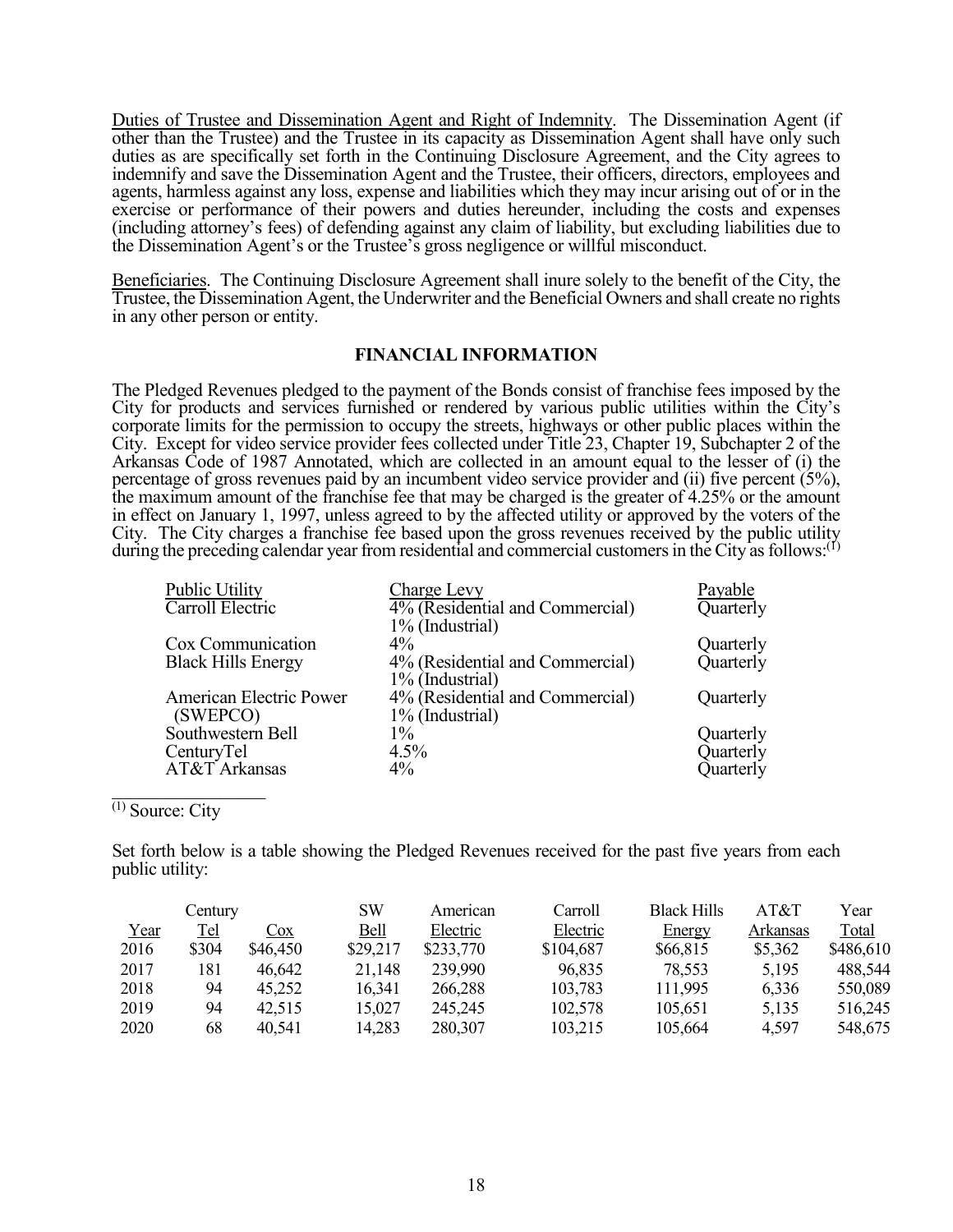## **DEBT SERVICE COVERAGE**

The following table shows the net revenues available for debt service based upon Pledged Revenues collected in 2020, the amount of maximum annual debt service for the Bonds, and the extent to which debt service on the Bonds is covered by such funds:

| Pledged Revenues Available for Debt Service(A) | \$548,675 |
|------------------------------------------------|-----------|
| Maximum Annual Debt Service Requirements(B)    | 297.875   |
| Debt Service Coverage (A/B)                    | 1.84x     |

# **DEBT SERVICE REQUIREMENTS**

Set forth below are the debt service requirements for the Bonds based on a year ending June 1:<br>Next

| r ear           |             |                 |                            |
|-----------------|-------------|-----------------|----------------------------|
| (Ending June 1) | Principal   | Interest        | Total                      |
| 2022            | \$ 70,000   | \$<br>87,402.16 | $\mathbb{S}$<br>157,402.16 |
| 2023            | 185,000     | 112,191.26      | 297,191.26                 |
| 2024            | 185,000     | 108,491.26      | 293,491.26                 |
| 2025            | 190,000     | 104,791.26      | 294,791.26                 |
| 2026            | 195,000     | 100,991.26      | 295,991.26                 |
| 2027            | 195,000     | 97,091.26       | 292,091.26                 |
| 2028            | 200,000     | 94,897.50       | 294,897.50                 |
| 2029            | 200,000     | 92,397.50       | 292,397.50                 |
| 2030            | 205,000     | 89,797.50       | 294,797.50                 |
| 2031            | 210,000     | 86,825.00       | 296,825.00                 |
| 2032            | 210,000     | 83,412.50       | 293,412.50                 |
| 2033            | 215,000     | 79,737.50       | 294,737.50                 |
| 2034            | 220,000     | 75,437.50       | 295,437.50                 |
| 2035            | 225,000     | 71,037.50       | 296,037.50                 |
| 2036            | 230,000     | 66,537.50       | 296,537.50                 |
| 2037            | 235,000     | 61,937.50       | 296,937.50                 |
| 2038            | 240,000     | 56,650.00       | 296,650.00                 |
| 2039            | 245,000     | 51,250.00       | 296,250.00                 |
| 2040            | 250,000     | 45,737.50       | 295,737.50                 |
| 2041            | 255,000     | 40,112.50       | 295,112.50                 |
| 2042            | 260,000     | 34,375.00       | 294,375.00                 |
| 2043            | 270,000     | 27,875.00       | 297,875.00                 |
| 2044            | 275,000     | 21,125.00       | 296,125.00                 |
| 2045            | 280,000     | 14,250.00       | 294,250.00                 |
| 2046            | 290,000     | 7,250.00        | 297,250.00                 |
| Totals          | \$5,535,000 | \$1,711,600.96  | \$7,246,600.96             |
|                 |             |                 |                            |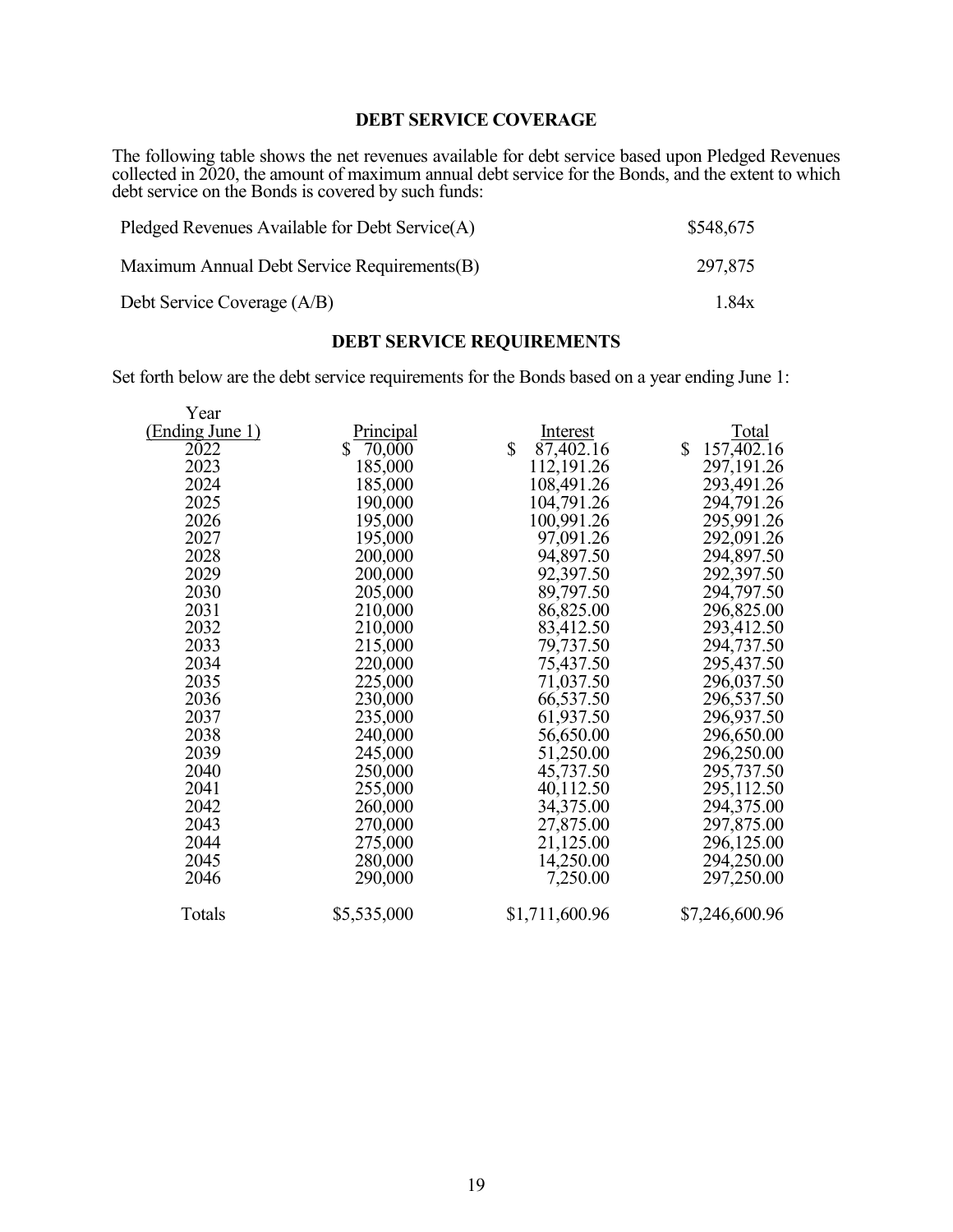## **LEGAL MATTERS**

Legal Proceedings. There is no litigation pending seeking to restrain or enjoin the issuance or delivery of the Bonds, or questioning or affecting the legality of the Bonds or the Pledged Revenues or the proceedings and authority under which the Bonds are to be issued, or questioning the right of the City to adopt the Authorizing Ordinance or to issue the Bonds.

Legal Opinions. Legal matters incident to the authorization and issuance of the Bonds are subject to the unqualified approving opinion of Friday, Eldredge & Clark, LLP, Little Rock, Arkansas, Bond Counsel.

Tax Exemption. In the opinion of Bond Counsel, under existing law, the interest on the Bonds is exempt from all State income taxes and the Bonds are exempt from property taxation in the State.

Also, in the opinion of Bond Counsel, interest on the Bonds under existing law (a) is excludable from gross income for federal income tax purposes and (b) is not an item of tax preference for purposes of the federal alternative minimum tax. These requirements generally relate to arbitrage, the use of the proceeds of the Bonds, the improvements refinanced by the Bonds Refunded and the Improvements. Failure to comply with certain of such requirements could cause the interest on the Bonds to be so included in gross income retroactive to the date of issuance of the Bonds. The City has covenanted to comply with all such requirements in the Authorizing Ordinance.

Prospective purchasers of the Bonds should be aware that (i) with respect to insurance companies subject to the tax imposed by Section 831 of the Code, Section 832(b)(5)(B)(i) reduces the deduction for loss reserves by 15 percent of the sum of certain items, including interest on the Bonds, (ii) interest on the Bonds earned by certain foreign corporations doing business in the United States could be subject to a branch profits tax imposed by Section 884 of the Code, (iii) passive investment income including interest on the Bonds, may be subject to federal income taxation under Section 1375 of the Code for Subchapter S corporations that have Subchapter C earnings and profits at the close of the taxable year if greater than 25% of the gross receipts of such Subchapter S corporation is passive investment income and (iv) Section 86 of the Code requires recipients of certain Social Security and certain Railroad Retirement benefits to take into account in determining gross income, receipts or accruals of interest on the Bonds.

Prospective purchasers of the Bonds should be further aware that Section 265 of the Code denies a deduction for interest on indebtedness incurred or continued to purchase or carry the Bonds or, in the case of a financial institution, that portion of a holder's interest expense allocated to interest on the Bonds, except with respect to certain financial institutions (within the meaning of Section 265(b)(5) of the Code).

An exception allows a deduction of certain interest expense for "qualified tax exempt obligations." Under the Code, the term includes any obligation which (1) is not a "private activity bond" within the meaning of the Code (excluding from that term "qualified  $501(c)(3)$  bonds"), (2) is issued by an issuer (and subordinate entities) which reasonably anticipates to issue not more than \$10,000,000 of tax exempt obligations (other than private activity bonds (excluding from that term "qualified 501(c)(3) bonds" under Section 145 of the Code)) during the calendar year, and (3) is so designated by the issuer.

The City has designated the Bonds as "qualified tax exempt obligations" and has covenanted not to use the Improvements, the improvements refinanced by the Bonds Refunded and the proceeds of the Bonds in a manner which would cause the Bonds to be "private activity bonds," and has represented that the City and its subordinate entities have not and do not reasonably expect to issue more than \$10,000,000 of such tax exempt obligations during calendar year 2021.

Prospective purchasers of the Bonds should also be aware that Section 17 of Act 785 of the Acts of Arkansas of 1993 added new subsections (b) and (c) to Section 26-51-431 of the Arkansas Code Annotated. Subsection (b) states that Section 265(a) of the Code is adopted for the purpose of computing Arkansas individual income tax liability. Subsection (c) provides that in computing Arkansas corporation income tax liability, no deduction shall be allowed for interest "on indebtedness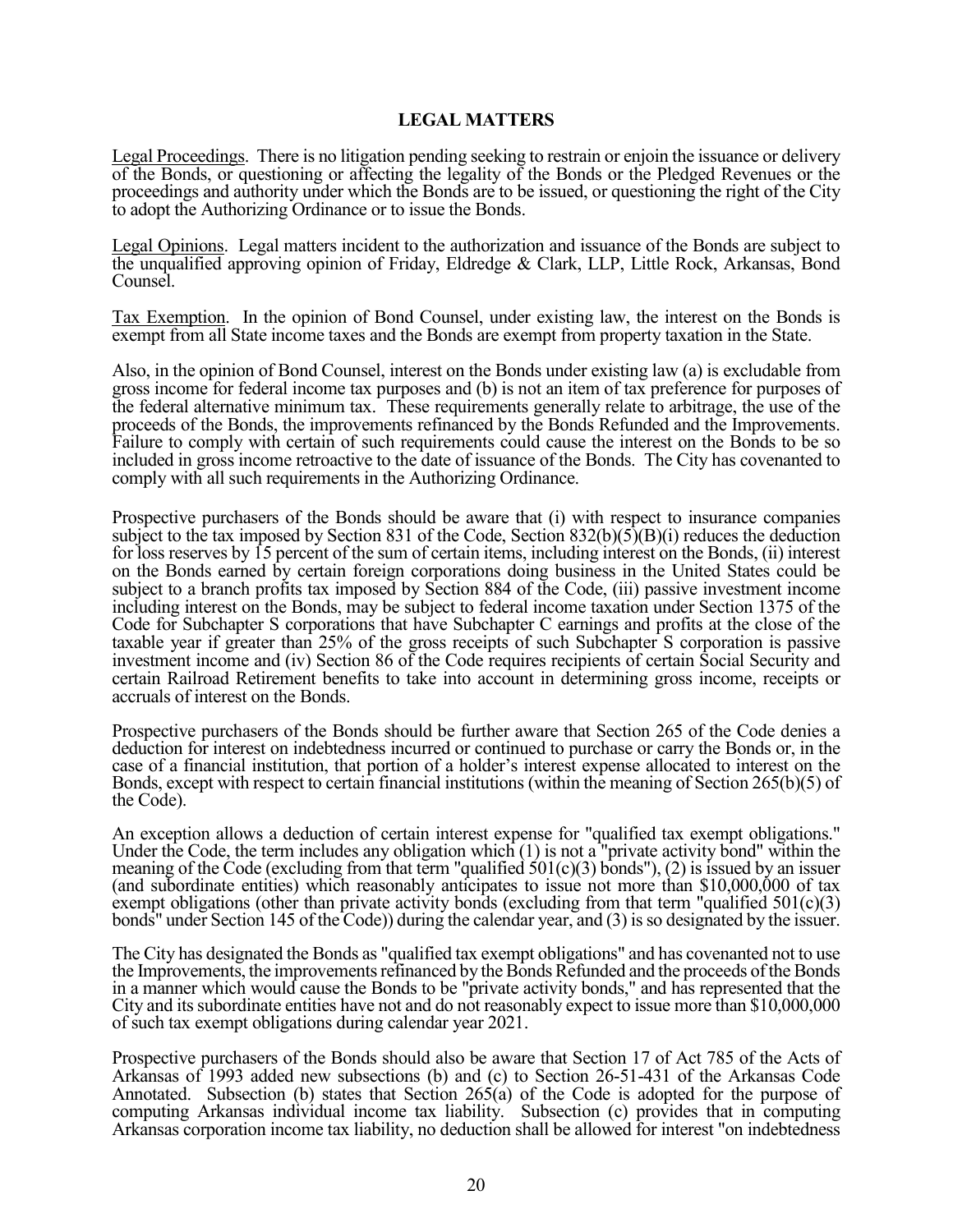incurred or continued to purchase or carry obligations the interest on which is wholly exempt from the taxes imposed by Arkansas law." On December 8, 1993, the Arkansas Department of Finance and Administration Revenue Division issued Revenue Policy Statement 1993-2, which provides in part:

 Financial institutions may continue to deduct interest on indebtedness incurred or continued to purchase or carry obligations which generate tax-exempt income to the same extent that the interest was deductible prior to the adoption of Section 17 of Act 785 of 1993.

As shown on the front cover of this Official Statement, certain of the Bonds are being sold at an original issue discount (collectively, the "Discount Bonds"). The difference between the initial public offering prices, as set forth on the cover page, of such Discount Bonds and their stated amounts to be paid at maturity constitutes original issue discount treated as interest which is excludable from gross income for federal income tax purposes, as described above.

The amount of original issue discount which is treated as having accrued with respect to such Discount Bond is added to the cost basis of the owner in determining, for federal income tax purposes, gain or loss upon disposition of such Discount Bond (including its sale, redemption, or payment at maturity). Amounts received upon disposition of such Discount Bond which are attributable to accrued original issue discount will be treated as tax-exempt interest, rather than as taxable gain, for federal income tax purposes.

Original issue discount is treated as compounding semiannually, at a rate determined by reference to the yield to maturity of each individual Discount Bond, on days which are determined by reference to the maturity date of such Discount Bond. The amount treated as original issue discount on such Discount Bond for a particular semiannual accrual period is equal to the product of (i) the yield of maturity for such Discount Bond (determined by compounding at the each of accrual period) and (ii) the amount which would have been the tax basis of such Discount Bond at the beginning of the particular accrual period if held by the original purchaser, less the amount of any interest payable for such Discount Bond during the accrual period. The tax basis is determined by adding to the initial public offering price on such Discount Bond the sum of the amounts which have been treated as original issue discount for such purposes during all prior periods. If such Discount Bond is sold between semiannual compounding dates, original issue discount which would have been accrued for that semiannual compounding period for federal income tax purposes is to be apportioned in equal amounts among the days in such compounding period.

Owners of the Discount Bonds should consult their tax advisors with respect to the determination and treatment of original issue discount accrued as of any date and with respect to the state and local tax consequences of owning a Discount Bond.

As shown on the front cover of this Official Statement, certain of the Bonds are being sold at an original issue premium (collectively, the "Premium Bonds"). An amount equal to the excess of the issue price of a Premium Bond over its stated redemption price at maturity constitutes premium on such Premium Bond. An initial purchaser of a Premium Bond must amortize any premium over such Premium Bond's term using constant yield principles, based on the purchaser's yield to maturity (or, in the case of Premium Bonds callable prior to their maturity, by amortizing the premium to the call date, based on the purchaser's yield to the call date and giving effect to the call premium). As premium is amortized, the amount of the amortization offsets a corresponding amount of interest for the period and the purchaser's basis in such Premium Bond is reduced by a corresponding amount resulting in an increase in the gain (or decrease in the loss) to be recognized for federal income tax purposes upon a sale or disposition of such Premium Bond prior to its maturity. Even though the purchaser's basis may be reduced, no federal income tax deduction is allowed. Purchasers of the Premium Bonds should consult with their tax advisors with respect to the determination and treatment of amortizable premium for federal income tax purposes and with respect to the state and local tax consequences of owning a Premium Bond.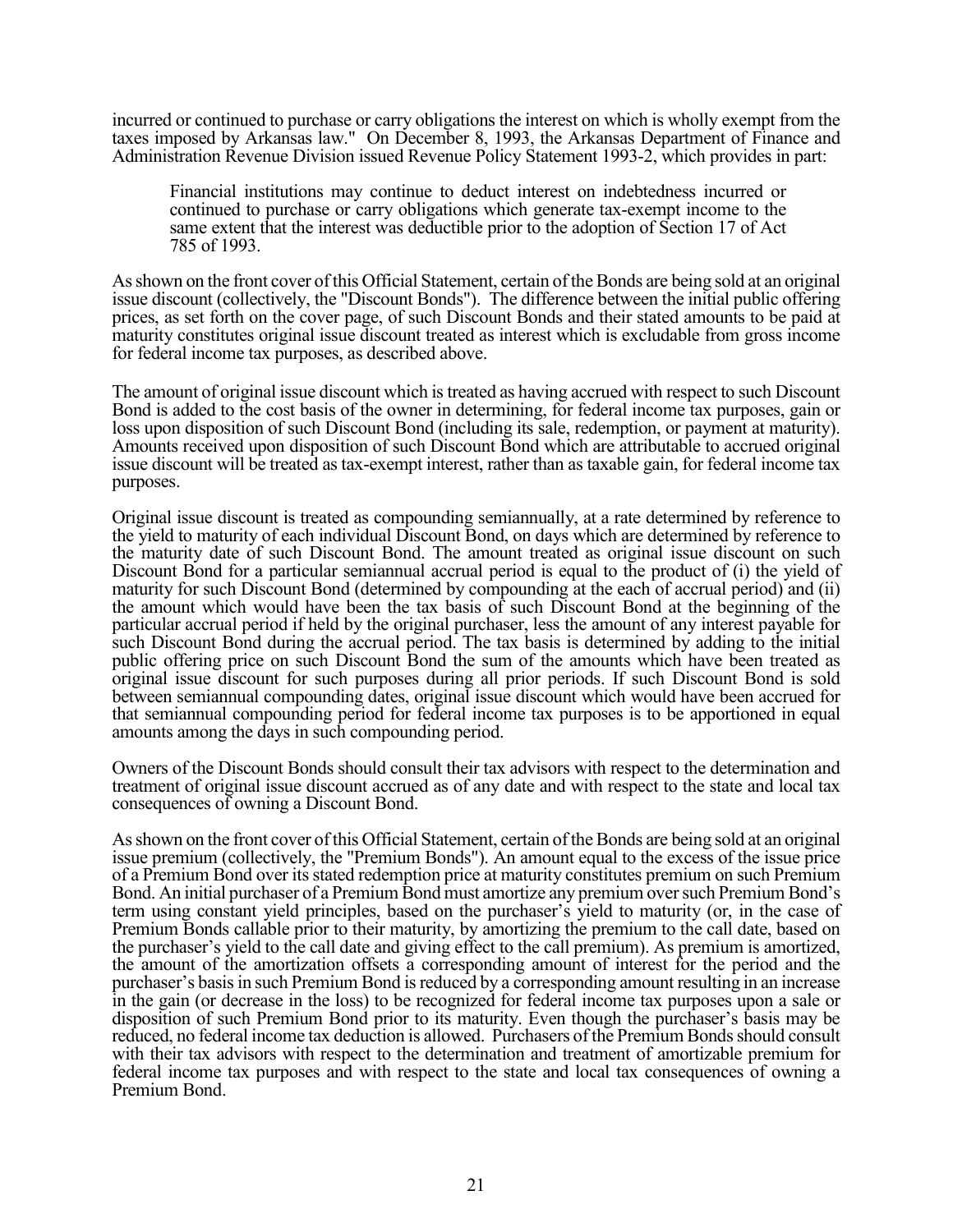Current and future legislative proposals, if enacted into law, clarification of the Code or court decisions may cause interest on the Bonds to be subject, directly or indirectly, in whole or in part, to federal income taxation or otherwise prevent holders of the Bonds from realizing the full current benefit of the tax status of such interest. The introduction or enactment of any other legislative proposals or clarification of the Code or court decisions may affect, perhaps significantly, the market price for, or marketability of, the Bonds. Prospective purchasers of the Bonds should consult their own tax advisors regarding any proposed or enacted federal or state tax legislation, regulations or litigation, as to which Bond Counsel expresses no opinion.

It is not an event of default on the Bonds if legislation is enacted reducing or eliminating the exclusion of interest on state and local government bonds from gross income for federal or state income tax purposes.

#### **MISCELLANEOUS**

Enforceability of Remedies. Rights of the registered owners of the Bonds and the enforceability of the remedies available under the Authorizing Ordinance may depend on judicial action and may be subject to the valid exercise of the constitutional powers of the United States of America and of the sovereign police powers of the State or other governmental units having jurisdiction, and to the application of federal bankruptcy laws or other debtor relief or moratorium laws in general. Therefore, enforcement of those remedies may be delayed or limited, or the remedies may be modified or unavailable, subject to the exercise of judicial discretion in accordance with general principles of equity. Bond Counsel expresses no opinion as to any effect upon any right, title, interest or relationship created by or arising under the Authorizing Ordinance resulting from the application of state or federal bankruptcy, insolvency, reorganization, moratorium or similar debtor relief laws affecting creditors' rights which are presently or may from time to time be in effect.

Underwriting. Stephens Inc., the Underwriter, has agreed, subject to certain conditions precedent, to purchase the Bonds from the City at an aggregate purchase price of \$5,454,270.80 (principal amount plus net original issue premium of \$2,295.80 and less Underwriter's discount of \$83,025). The Underwriter is committed to purchase all of the Bonds if any are purchased.

The Bonds are being purchased by the Underwriter for reoffering in the normal course of the Underwriter's business activities. The Underwriter may offer and sell the Bonds to certain dealers (including dealers depositing Bonds into investment accounts) and others at prices lower than the offering price stated on the cover page hereof. After the initial public offering, the public offering price may be changed from time to time by the Underwriter.

Mark C. Doramus, Chief Financial Officer of Stephens Inc., serves on the Board of Directors of the Trustee.

Information in the Official Statement. Any statements made in this Official Statement involving matters of opinion or of estimates, whether or not so expressly stated, are set forth as such and not as representations of fact, and no representation is made that any of the estimates will be realized. This Official Statement is not to be construed as a contract or agreement between the City and the purchasers or owners of any of the Bonds.

The information contained in this Official Statement has been taken from sources considered to be reliable, but is not guaranteed. To the best of the knowledge of the undersigned the Official Statement does not include any untrue statement of a material fact, nor does it omit the statement of any material fact required to be stated therein, or necessary to make the statements therein, in light of the circumstances under which they were made, not misleading.